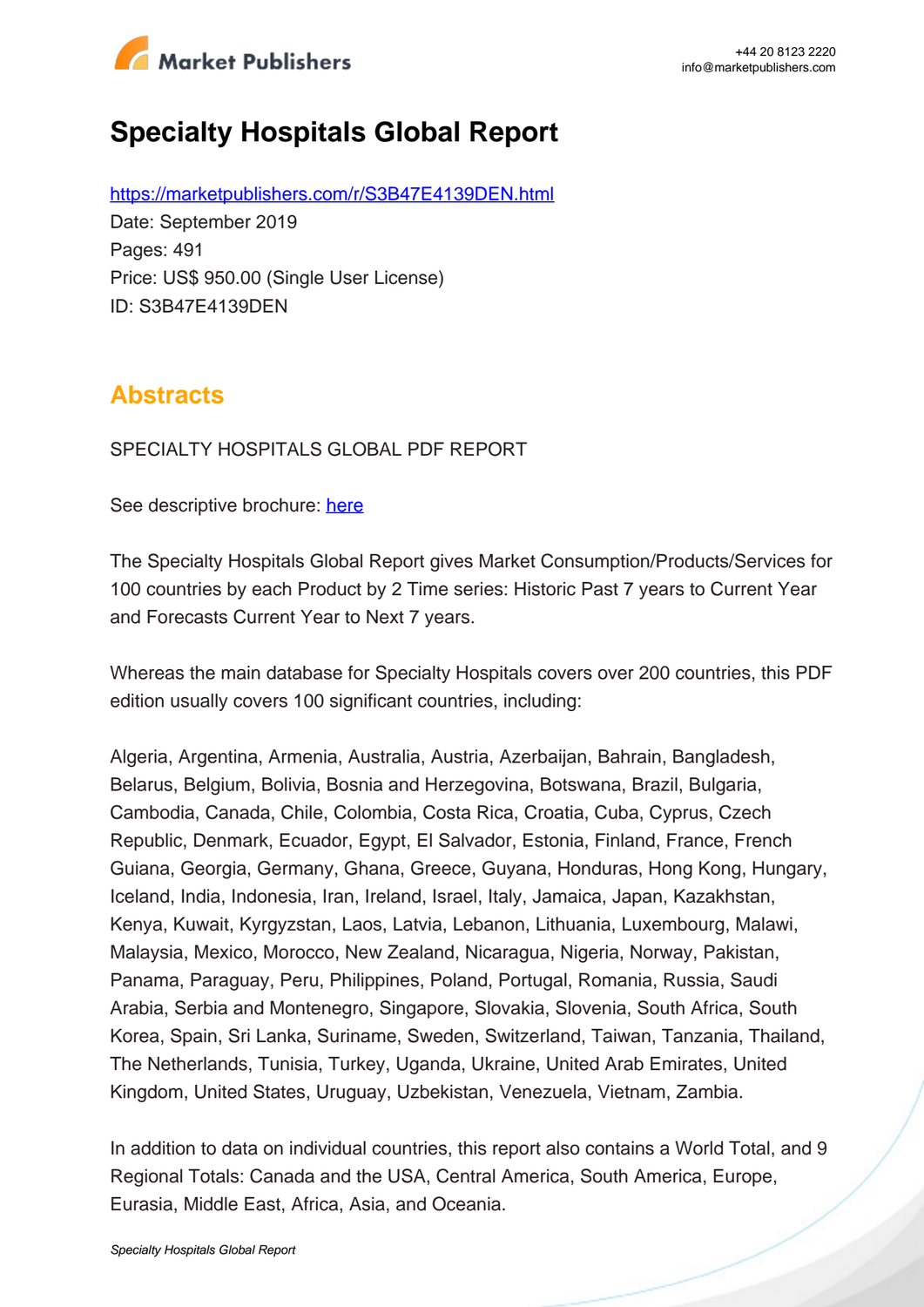

Specialty Hospitals MARKETS DATA - in US\$ by Country by Product/Service by Year: Past 7 years to Current Year to Next 7 years. This data is found in about 200 tables.

#### SPECIALTY HOSPITALS

- 1. Specialty (except psychiatric & substance abuse) hospitals
- 2. Specialty (except psychiatric & abuse) hospitals,
- 3. Specialty (exc psychiatric & abuse, except governm

This report is from a Market database which is designed to be compatible with U.S. government databases.

**FINANCIAL DATA** for each Country for each balance sheet item by year: Past 7 years to Current Year to Next 7 years:

#### **BALANCE SHEET ITEMS:**

- 1. Total Sales
- 2. Pre-tax Profit
- 3. Interest Paid
- 4. Non-trading Income
- 5. Operating Profit
- 6. Depreciation: Structures
- 7. Depreciation: Plant and Equipment
- 8. Depreciation: Miscellaneous Items
- 9. Total Depreciation
- 10. Trading Profit
- 11. Intangible Assets
- 12. Intermediate Assets
- 13. Fixed Assets: Structures
- 14. Fixed Assets: Plant and Equipment
- 15. Fixed Assets: Miscellaneous Items
- 16. Fixed Assets
- 17. Capital Expenditure on Structures
- 18. Capital Expenditure on Plant and Equipment
- 19. Capital Expenditure on Vehicles
- 20. Capital Expenditure on Data Processing Equipment
- 21. Capital Expenditure on Miscellaneous Items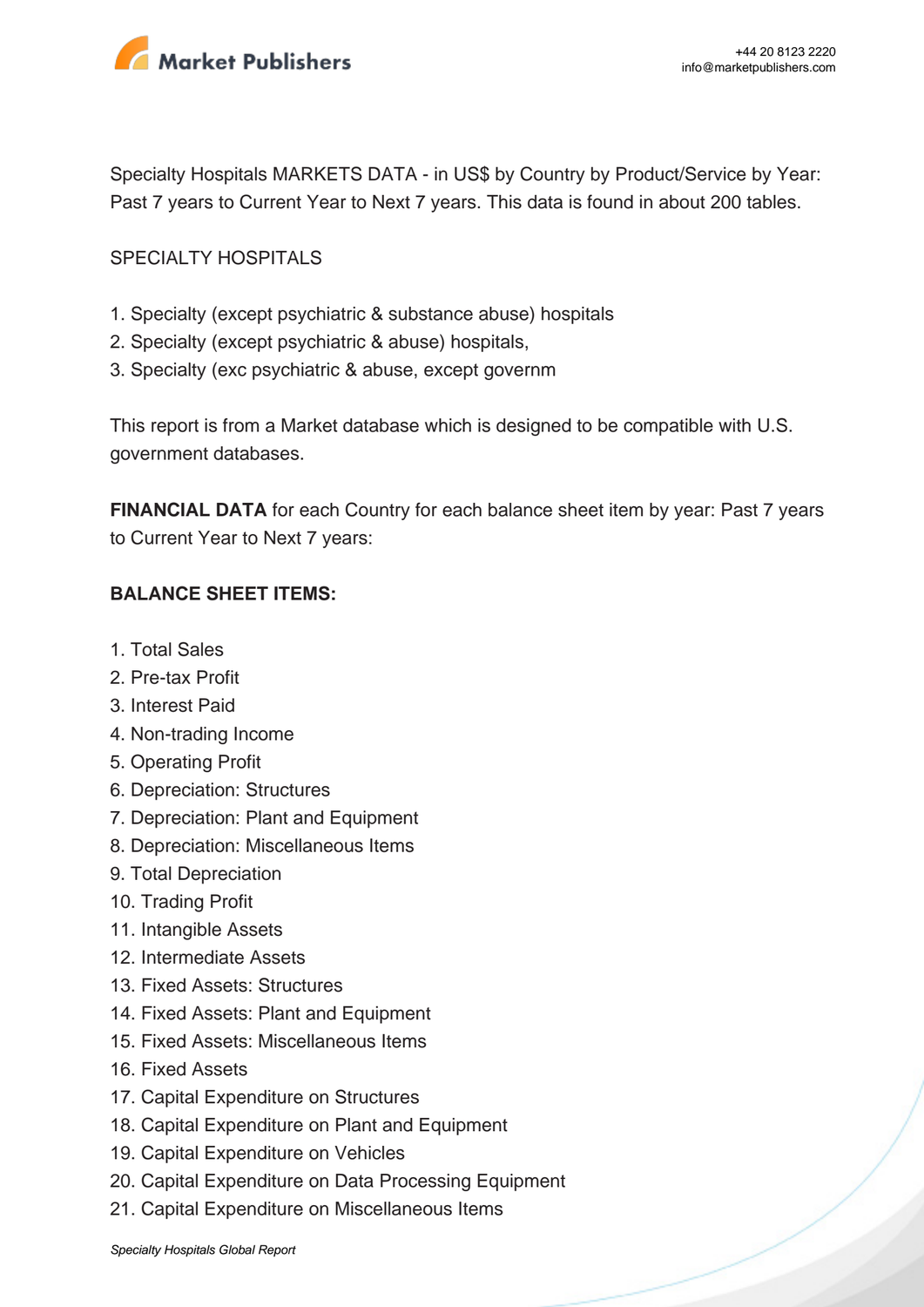

- 22. Total Capital Expenditure
- 23. Retirements: Structures
- 24. Retirements: Plant and Equipment
- 25. Retirements: Miscellaneous Items
- 26. Total Retirements
- 27. Total Fixed Assets
- 28. Finished Product Stocks
- 29. Materials as Stocks
- 30. Total Stocks/Inventory
- 31. Debtors
- 32. Miscellaneous Current Assets
- 33. Total Current Assets
- 34. Total Assets
- 35. Creditors
- 36. Short Term Loans
- 37. Miscellaneous Current Liabilities
- 38. Total Current Liabilities
- 39. Net Assets/Capital Employed
- 40. Shareholders' Funds
- 41. Long Term Loans
- 42. Miscellaneous Long Term Liabilities
- 43. Total Employees
- 44. Raw Materials Cost
- 45. Finished Materials Cost
- 46. Fuel Cost
- 47. Electricity Cost
- 48. Total Input Supplies/Materials and Energy Costs
- 49. Payroll Costs
- 50. Wages
- 51. Directors' Remunerations
- 52. Employee Benefits
- 53. Employee Commissions
- 54. Total Employees Remunerations
- 55. Sub-Contractors
- 56. Rental & Leasing: Structures
- 57. Rental & Leasing: Plant and Equipment
- 58. Total Rental & Leasing Costs
- 59. Maintenance: Structures
- 60. Maintenance: Plant and Equipment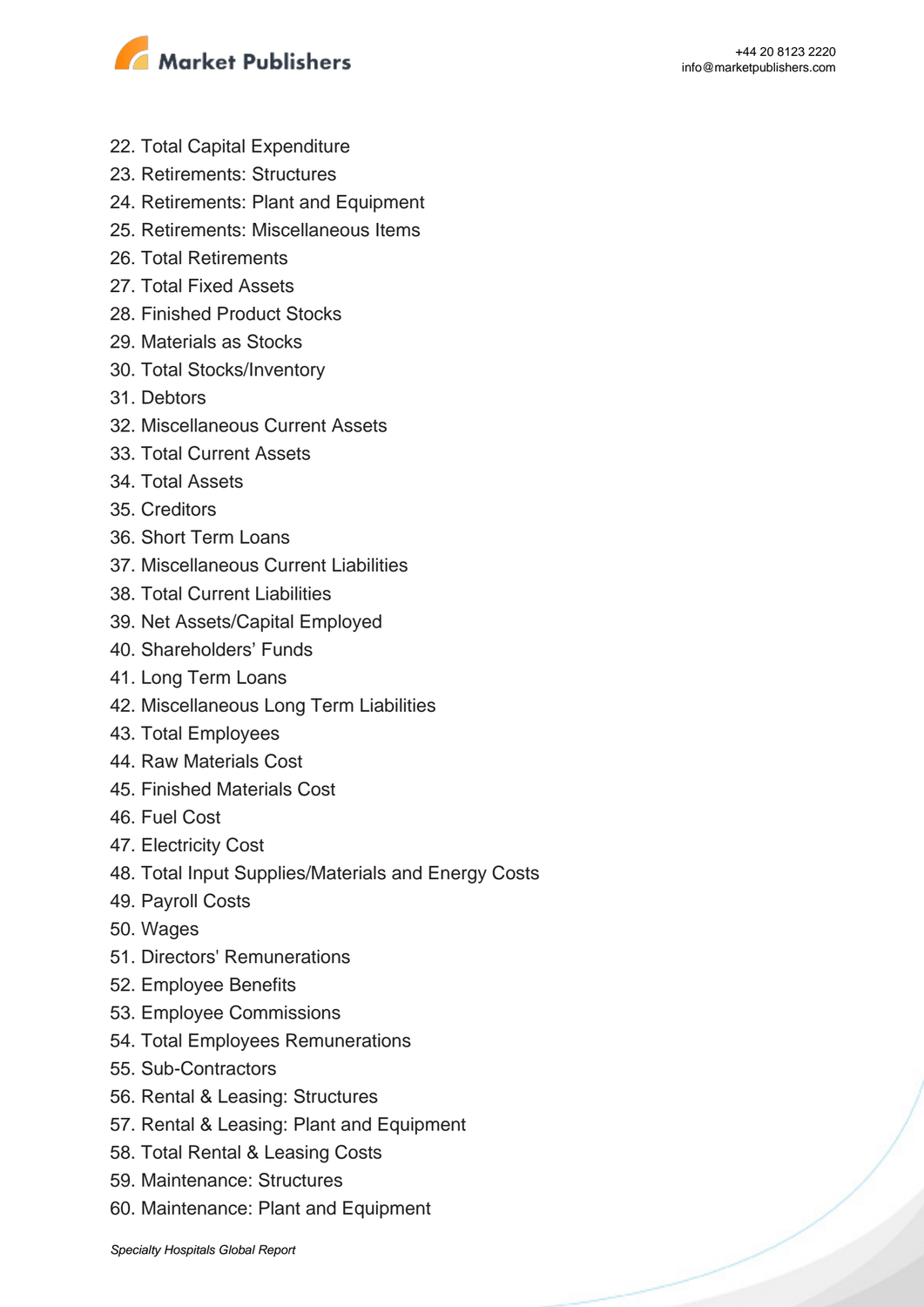

- 61. Total Maintenance Costs
- 62. Services Purchased
- 63. Communications Costs
- 64. Miscellaneous Expenses
- 65. Sales Personnel Variable & Commission Costs
- 66. Sales Expenses and Costs
- 67. Sales Materials Costs
- 68. Total Sales Costs
- 69. Distribution Fixed Costs
- 70. Distribution Variable Costs
- 71. Warehousing Fixed Costs
- 72. Warehousing Variable Costs
- 73. Physical Handling Fixed Costs
- 74. Physical Handling Variable Costs
- 75. Physical Process Fixed Costs
- 76. Physical Process Variable Costs
- 77. Total Distribution and Handling Costs
- 78. Mailing & Correspondence Costs
- 79. Media Advertising Costs
- 80. Advertising Materials & Print Costs
- 81. POS & Display Costs
- 82. Exhibition & Events Costs
- 83. Total Advertising Costs
- 84. Product Returns & Rejection Costs
- 85. Product Service & Maintenance Costs
- 86. Customer Problem Solving & Customer Complaint Costs
- 87. Total After-Sales Costs
- 88. Total Marketing Costs
- 89. New Technology Expenditure
- 90. New Production Technology Expenditure
- 91. Total Research and Development Expenditure
- 92. Total Operational & Process Costs
- 93. Debtors within Agreed Terms
- 94. Debtors outside Agreed Terms
- 95. Un-recoverable Debts

**INDUSTRY DATA** for each Country for each Norm by period

(Previous/Current/Forecast):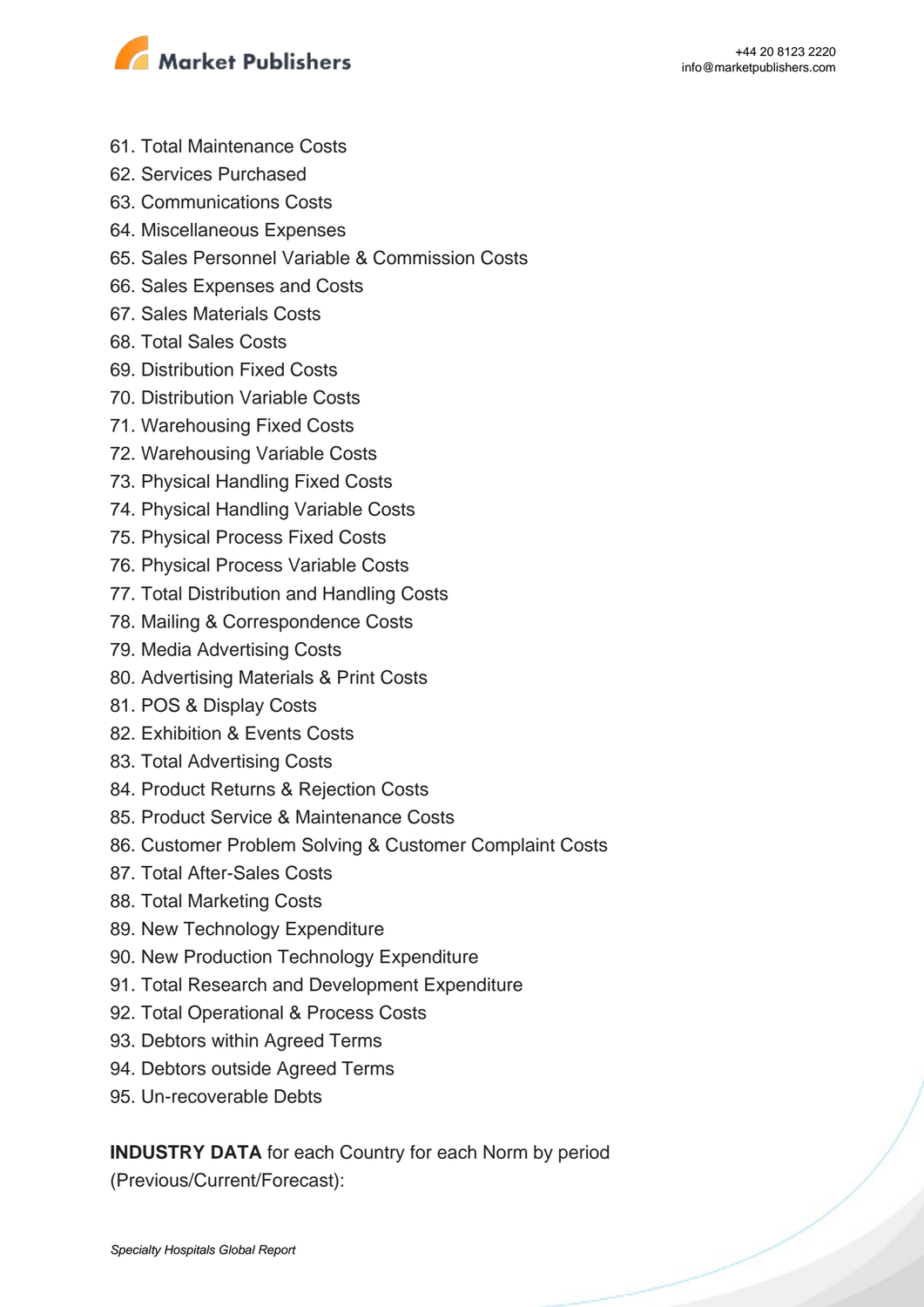

#### **INDEX:**

- 1. Supplier or Producer Market Level Prices
- 2. Distribution Channel Market Level Prices
- 3. Retail or Added Value Market Level Prices
- 4. User or Consumer Market Level Prices
- 5. Discounted & Promotional Market Level Prices
- 6. Plant & Equipment Average Annual Investment
- 7. Product Prices Market Average
- 8. New Product Introductions
- 9. Relative output of Products of a Superior Quality
- 10. Index of Comparative Salesforce and Selling Expenditure
- 11. Index of Comparative Advertising Expenditure
- 12. Index of Comparative General Promotional Expenditure
- 13. Product Adoption Rates
- 14. Product Sales Conversion Rates
- 15. Average Annual Sales Growth Rate
- 16. Capacity Utilization as a measure of Standard Capacity
- 17. Standardized Products & Services Index
- 18. Relative Employee Compensation Index
- 19. Instable Market Share as an Index of Total Market Share
- 20. Relative Forward Integration Index
- 21. Plant and Equipment Investment greater than Depreciation
- 22. Plant and Equipment Investment Equal to Depreciation
- 23. Plant and Equipment Investment Less than Depreciation
- 24. Plant and Equipment Investment Unallocated
- 25. Plant and Equipment in Use within the range 0-3 years
- 26. Plant and Equipment in Use within the range 3-6 years
- 27. Plant and Equipment in Use within the range 6-9 years
- 28. Plant and Equipment in Use over years 9 old/Unallocated
- 29. Supplier Concentration = 8 Largest
- 30. Supplier Concentration = 20 Largest
- 31. Supplier Concentration = 50 Largest
- 32. Supplier Concentration = Unspecified/Unallocated
- 33. Immediate Wholesale & Retail Customers
- 34. Immediate OEM or Added Value Customers
- 35. Immediate User or Consumer Customers
- 36. Immediate Non-Specific Customers/Unallocated
- 37. Enterprises within the Range 1-19 Employees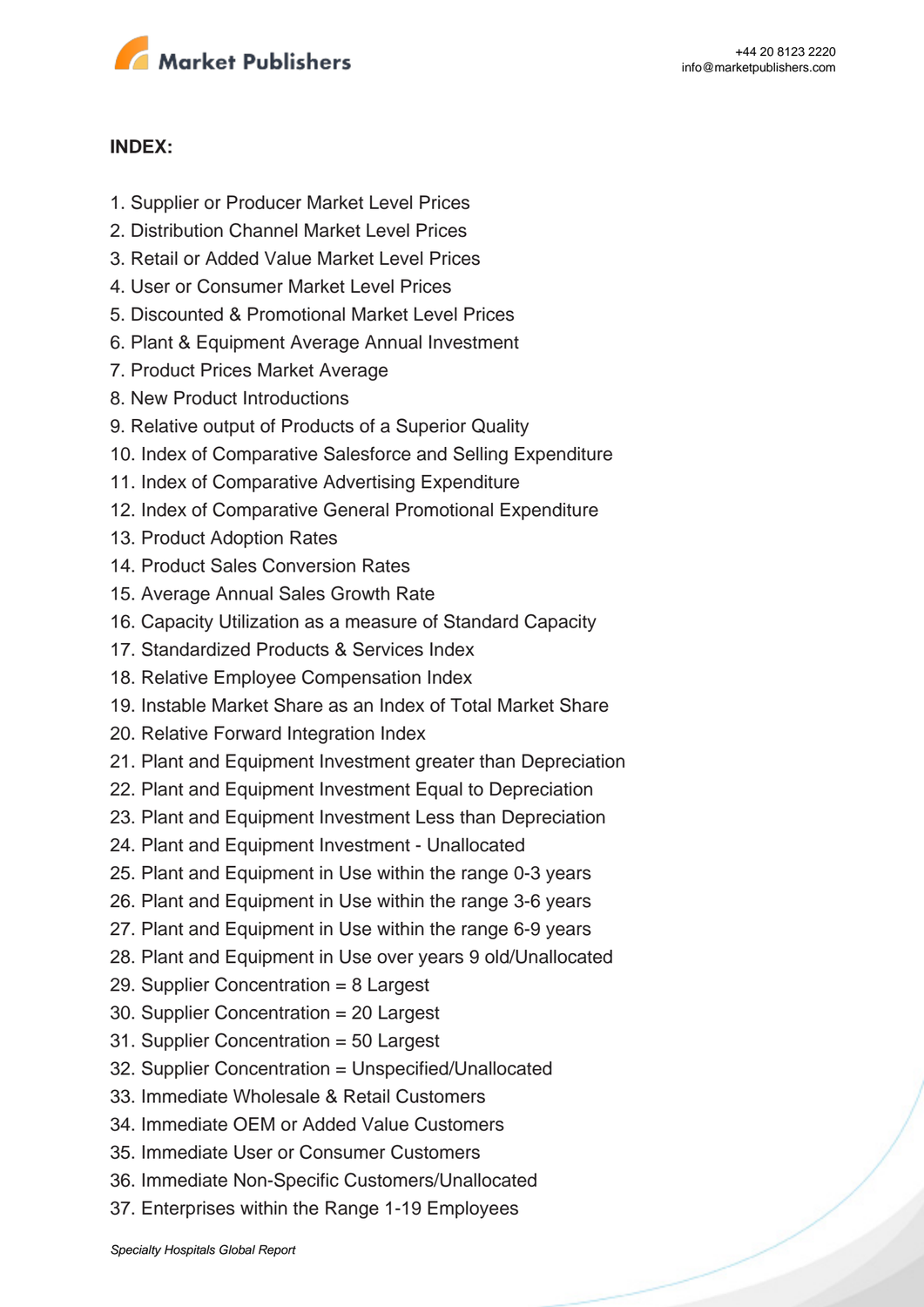

38. Enterprises within the Range 20-99 Employees

- 39. Enterprises within the Range 100+ Employees
- 40. Enterprises within Unspecified Employee Ranges
- 41. Buyer Age Profile in the range 0-19 Years
- 42. Buyer Age Profile in the range 20-24 Years
- 43. Buyer Age Profile in the range 25-34 Years
- 44. Buyer Age Profile in the range 35-44 Years
- 45. Buyer Age Profile in the range 45-54 Years
- 46. Buyer Age Profile in the range 55-64 Years
- 47. Buyer Age Profile in the range 65+ Years
- 48. Buyer Profile in the AB Social Group
- 49. Buyer Profile in the C1 Social Group
- 50. Buyer Profile in the C2 Social Group
- 51. Buyer Profile in the DE/Unallocated Social Group
- 52. User Age Profile in the range 0-19 Years
- 53. User Age Profile in the range 20-24 Years
- 54. User Age Profile in the range 25-34 Years
- 55. User Age Profile in the range 35-44 Years
- 56. User Age Profile in the range 45-54 Years
- 57. User Age Profile in the range 55-64 Years
- 58. User Age Profile in the range 65+ Years
- 59. User Profile in the AB Social Group
- 60. User Profile in the C1 Social Group
- 61. User Profile in the C2 Social Group
- 62. User Profile in the DE/Unallocated Social Group

4 Products covered for over 100 Countries: 491 pages.

This database is updated monthly. An Upgrade to a full database edition is available.

It is extremely difficult presenting hard data in PDF form because of the space restrictions of a PDF page. This PDF Express report is a summary of the main database which contains 9980 spreadsheets and 9645 database tables. In fact the data in this Summary PDF is derived from only 300 of the 9980 datasets, and less than 10% of the data in the selected spreadsheets. For example, the main database provides market data from 1997 to Current Year and Current Year to 2044, however simply by adding the missing years would increase the number of pages fourfold – and make this PDF unmanageable.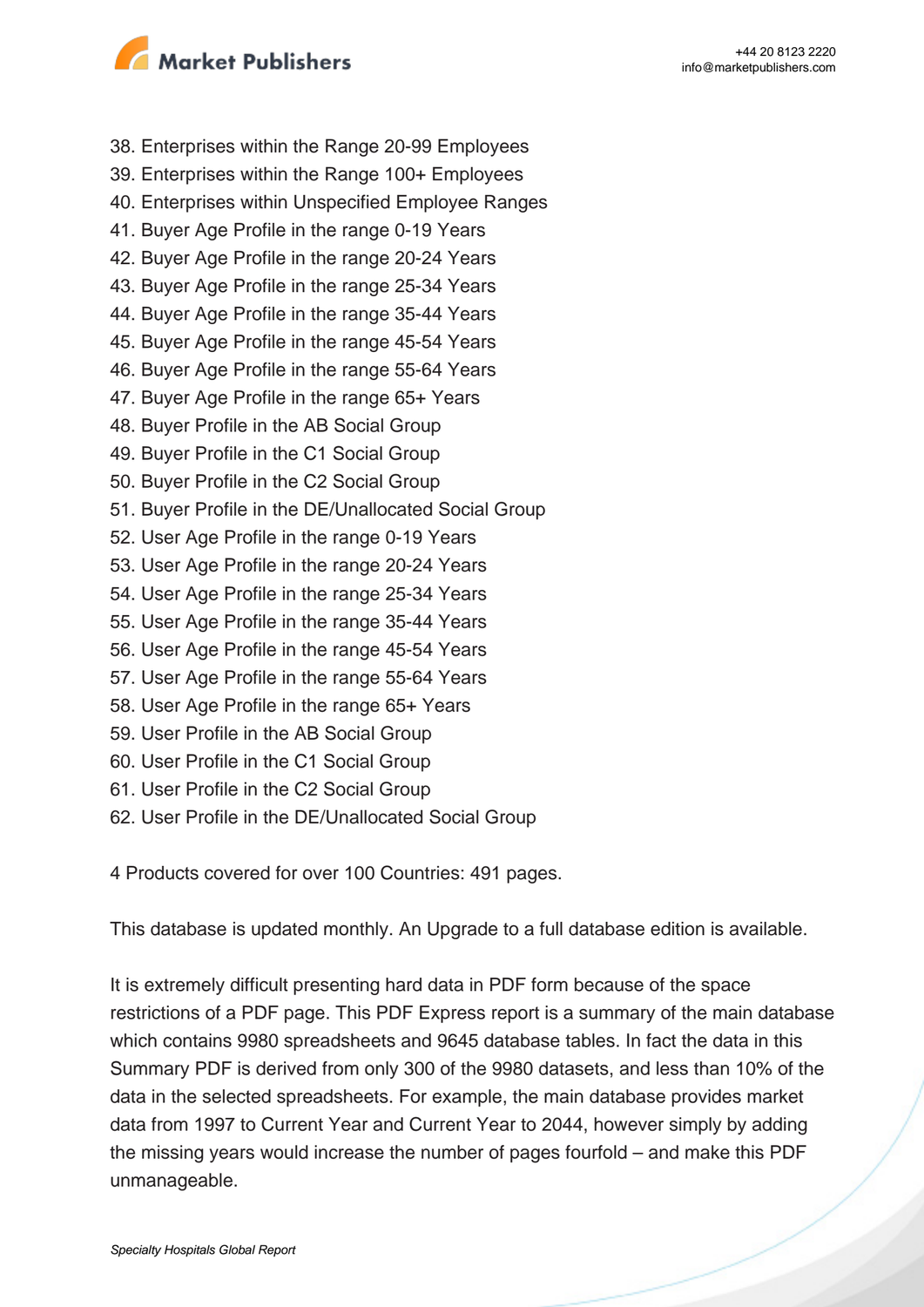

After reading this report, if readers find that they need more data than contained in this PDF then there is a simple Upgrade process to purchase the full database edition. In addition there is a \$500 Coupon in the PDF report which clients can use to get a \$500 reduction on the price of the full database edition.

#### **UPGRADE:**

To upgrade to the full Database Edition you can use the coupon to get the upgrade edition you need at a reduced cost.

World Database: Cost \$ 2850, less the Coupon value of \$500. Regional Database: Cost \$ 1850, less the Coupon value of \$300. Country + Town Database: Cost \$ 2850, less the Coupon value of \$500. Country Database: Cost \$ 1250, less the Coupon value of \$300. SPECIALTY HOSPITALS WORLD REPORT DATABASE EDITION

The Market for Specialty Hospitals in each country by Products & Services. The Specialty Hospitals World Report covers:

**TIME SERIES** - Historic: 1997 to Current Year/Current time series: Current Year to next 7 years/Long Term Projection: Current Year to 2044. Consumption given at industry/distribution channel/service or product line level.

#### **PRODUCTS & MARKETS COVERED:** As above

#### **59 MARKET RESEARCH CHAPTERS:**

1 Administration, 2 Advertising, 3 Buyers - Commercial Operations, 4 Buyers - Competitors, 5 Buyers - Major City, 6 Buyers - Products, 7 Buyers - Trade Cell, 8 Competitive Industry Analysis, 9 Competitor Analysis, 10 Country Focus, 11 Distribution, 12 Business Decision Scenarios, 13 Capital Costs Scenarios, 14 Cashflow Option Scenarios, 15 Cost Structure Scenarios, 16 Historic Industry Balance Sheet, 17 Historic Marketing Costs & Margins, 18 Investment + Cost Reduction Scenarios, 19 Market Climate Scenarios, 20 Marketing Costs, 21 Marketing Expenditure Scenarios, 22 Marketing Margins, 23 Strategic Options Scenarios, 24 Survival Scenarios, 25 Tactical Options Scenarios, 26 Geographic Data, 27 Industry Norms, 28 Major City Market Analysis, 29 Capital Access Scenarios, 30 Market Cashflow Scenarios, 31 Economic Climate Scenarios, 32 Market Investment + Costs Scenarios, 33 Marketing Expenditure Scenarios, 34 Market Risk Scenarios, 35 Market Strategic Options, 36 Market Survival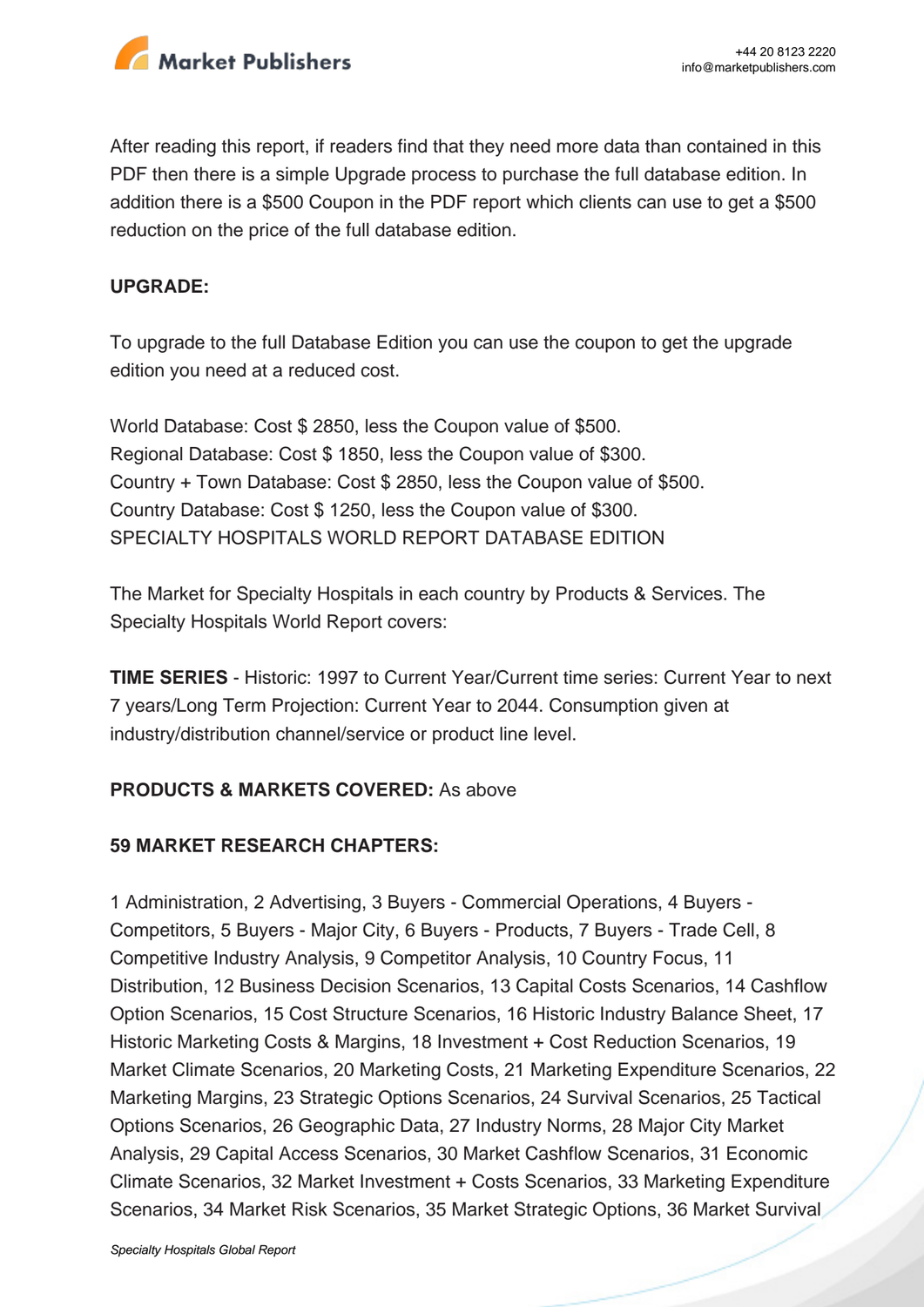

Options, 37 Market Tactical Options, 38 Marketing Expenditure -v- Market Share, 39 Marketing Strategy Development, 40 Markets, 41 Operational Analysis, 42 Overseas Development, 43 Personnel Management, 44 Physical Distribution + Customer Handling, 45 Pricing, 46 Process + Order Handling, 47 Product Analysis, 48 Product Development, 49 Product Marketing Factors, 50 Product Mix, 51 Product Summary, 52 Profit Risk Scenarios, 53 Promotional Mix, 54 Salesforce Decisions, 55 Sales Promotion, 56 Surveys, 57 Targets -Product + Market, 58 Technology, 59 Trade Cell Analysis.

#### **SPREADSHEET CHAPTERS:**

PRODUCT CONSUMPTION - in US\$ by Country by Product/Service by Year: 1997 to Current Year, Forecast Current Year to next 7 years, Forecast Current Year to 2044. Market, Financial, Competitive, Market Segmentation, Industry, Critical Parameters, Marketing Costs, Markets, Decision Makers, Performance, Product Launch.

WORLD & NATIONAL REPORT MARKET DATABASE & SPREADSHEETS: 1332 World Database tables & Spreadsheets covering business scenarios. 1435 World Database tables & Spreadsheets covering Markets, Market Forecast, Financial Forecast, Financial Margins, Historic Financial, Historic Costs, Industry Norms for each country. 3816 National Database tables & Spreadsheets covering business scenarios.

FINANCIAL SPREADSHEETS & DATABASES: 188 Balance Sheet, Financial Margins & Ratios for each of 103 Business Scenarios - by Country by Year - Forecast Current Year to next 7 years, Forecast Current Year to 2044.

INDUSTRY SPREADSHEETS & DATABASES: 820 Database tables & Spreadsheets covering Historic Industry Balance Sheet Data, Forecast Industry Financial Data, Industry Profiles & Norms - by Country by Year - Forecast Current Year to next 7 years, Forecast Current Year to 2044.

NATIONAL DATA - by Country by Year. The report is produced on a DVD containing the entire report web and databases, and it is also supplied online as a zipped file. Readers can access & reproduce the information for their own documents or reports. Tables & databases as Access & Excel formats on the DVD to enable readers to produce their own spreadsheet calculations and modelling.

4 Products covered for over 200 Countries: 2126 pages, 9980 spreadsheets, 9645 database tables, 523 diagrams & maps.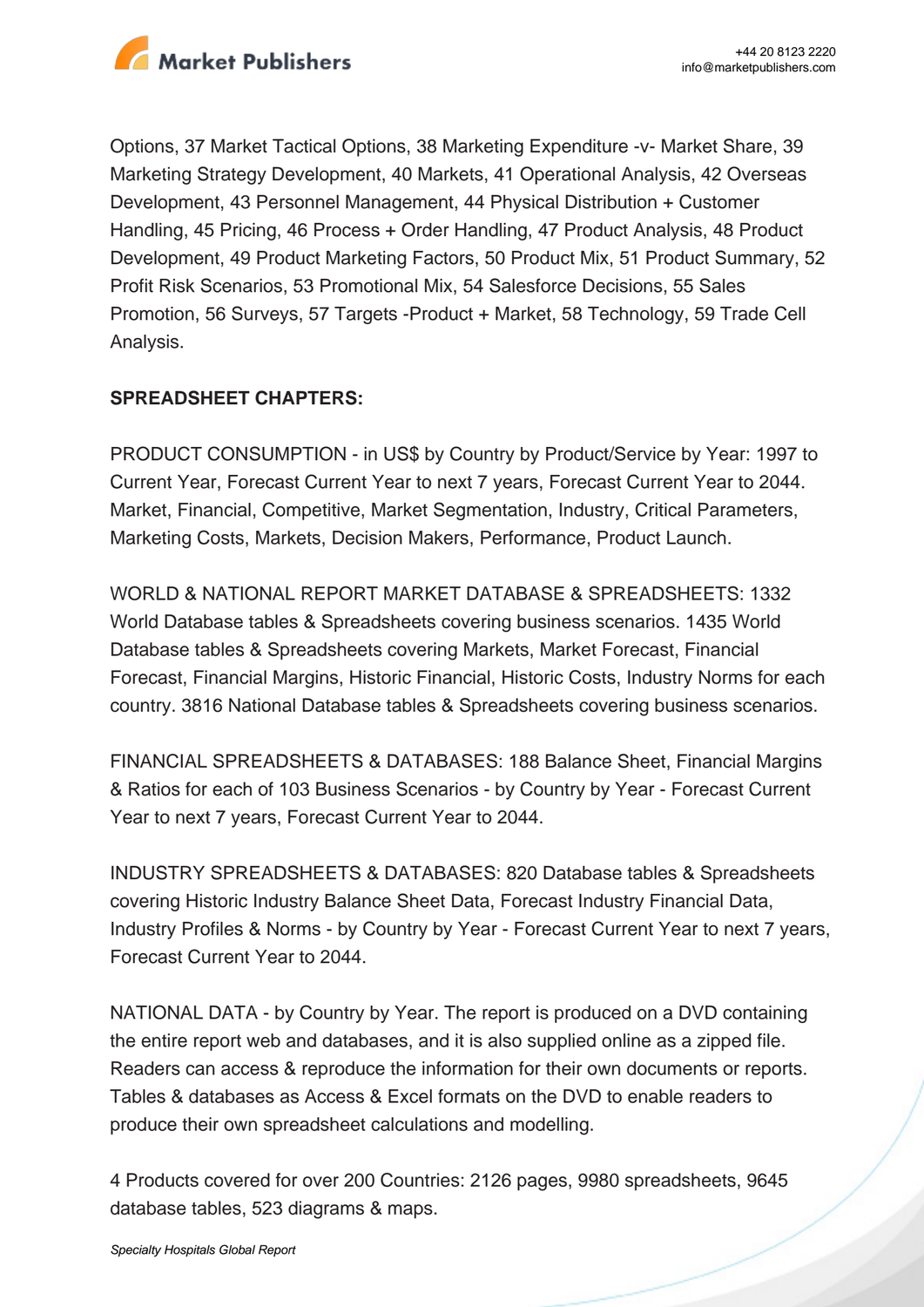

This database is updated monthly. 12 months Full After-Sales Services & Updates available from the publishers.

This database is also available as 9 Regional Reports: Canada and the USA, Central America (31 countries), South America (13 countries), Europe (45 countries), Eurasia (4 countries), Middle East (19 Countries), Africa (54 countries), Asia (48 countries), and Oceania (20 countries).

This database is also available as reports for individual countries, and also reports on Cities and Towns within particular countries.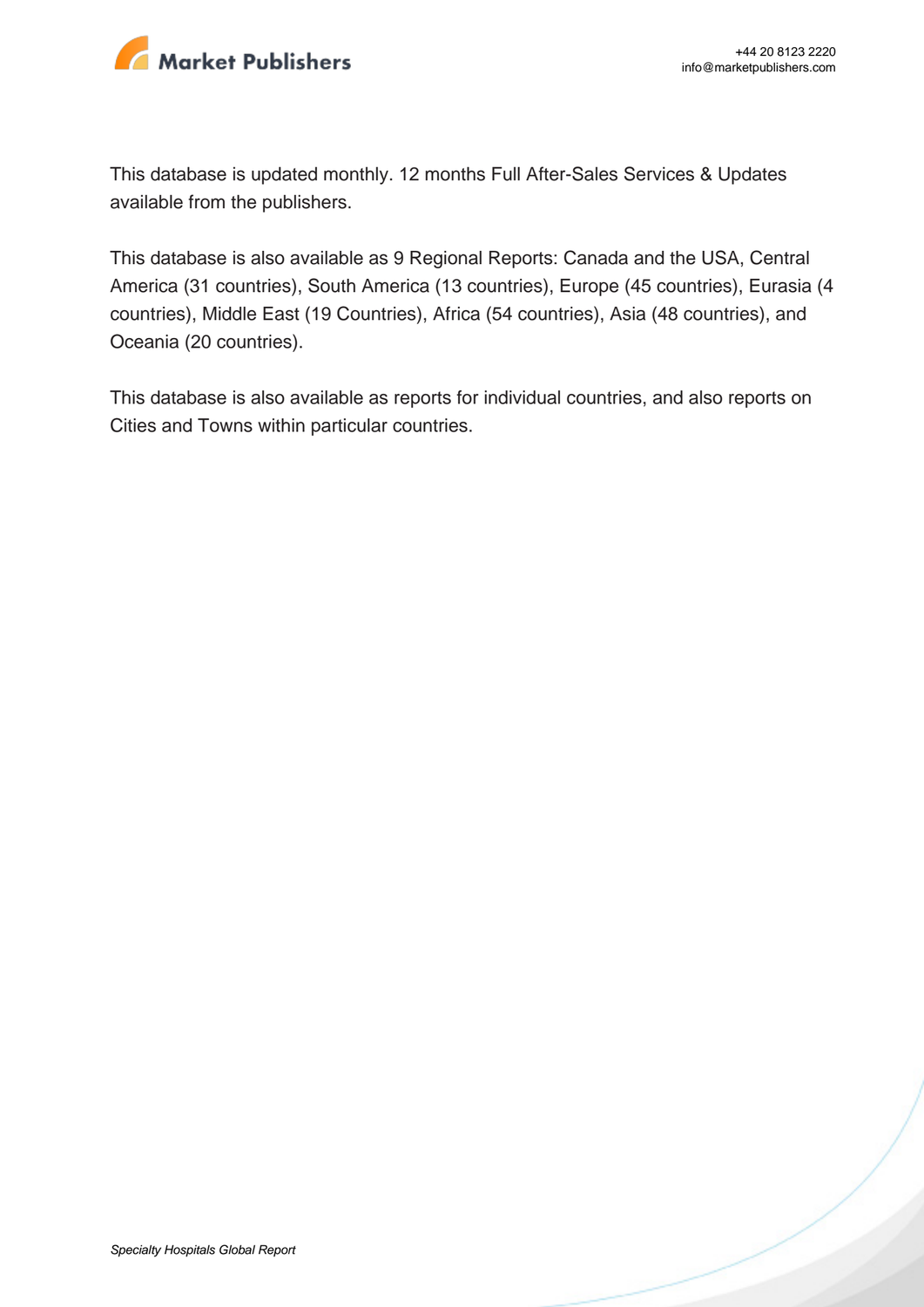

### **Contents**

#### SPECIALTY HOSPITALS GLOBAL REPORT

The Market for Specialty Hospitals in each country by Products & Services.

The Specialty Hospitals World Report covers:

#### **TIME SERIES:**

Historic Past 7 years to Current Year - by each year. Forecasts Current Year to Next 7 years - by each year.

TABLE OF CONTENTS:

Report Specifications **Products Countries** 

World Market Historic: US\$ Million World Market Forecast: US\$ Million Canada & USA Market Historic: US\$ Million Canada & USA Market Forecast: US\$ Million Central America Market Historic: US\$ Million Central America Market Forecast: US\$ Million South America Market Historic: US\$ Million South America Market Forecast: US\$ Million Europe Market Historic: US\$ Million Europe Market Forecast: US\$ Million Eurasia Market Historic: US\$ Million Eurasia Market Forecast: US\$ Million Middle East Market Historic: US\$ Million Middle East Market Forecast: US\$ Million Africa Market Historic: US\$ Million Africa Market Forecast: US\$ Million Asia Market Historic: US\$ Million Asia Market Forecast: US\$ Million Oceania Market Historic: US\$ Million Oceania Market Forecast: US\$ Million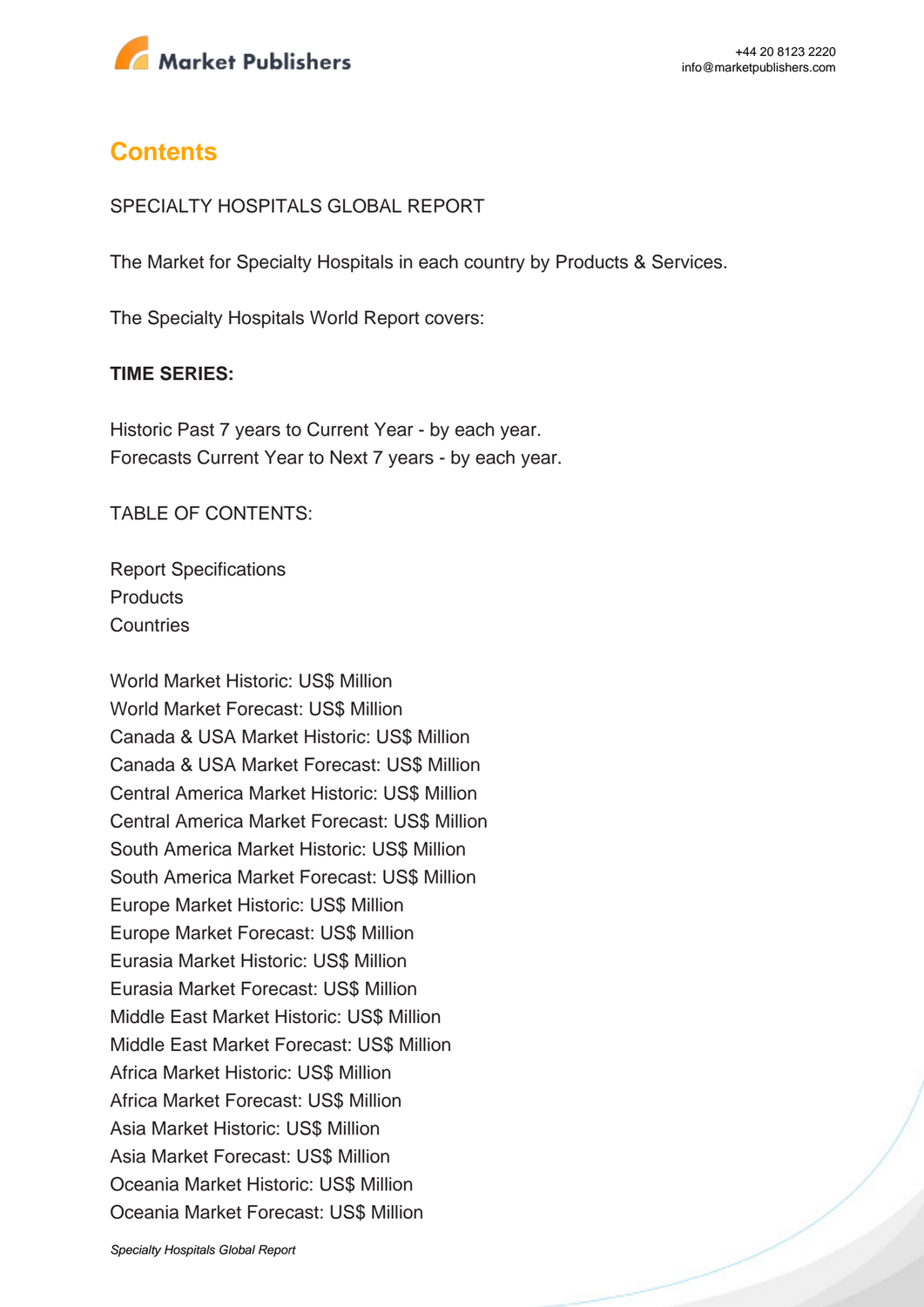

Algeria Market Historic: US\$ Million Algeria Market Forecast: US\$ Million Algeria Financials Historic Algeria Financials Forecast Algeria Industry Norms Argentina Market Historic: US\$ Million Argentina Market Forecast: US\$ Million Argentina Financials Historic Argentina Financials Forecast Argentina Industry Norms Australia Market Historic: US\$ Million Australia Market Forecast: US\$ Million Australia Financials Historic Australia Financials Forecast Australia Industry Norms Austria Market Historic: US\$ Million Austria Market Forecast: US\$ Million Austria Financials Historic Austria Financials Forecast Austria Industry Norms Azerbaijan Market Historic: US\$ Million Azerbaijan Market Forecast: US\$ Million Azerbaijan Financials Historic Azerbaijan Financials Forecast Azerbaijan Industry Norms Bahrain Market Historic: US\$ Million Bahrain Market Forecast: US\$ Million Bahrain Financials Historic Bahrain Financials Forecast Bahrain Industry Norms Bangladesh Market Historic: US\$ Million Bangladesh Market Forecast: US\$ Million Bangladesh Financials Historic Bangladesh Financials Forecast Bangladesh Industry Norms Belarus Market Historic: US\$ Million Belarus Market Forecast: US\$ Million Belarus Financials Historic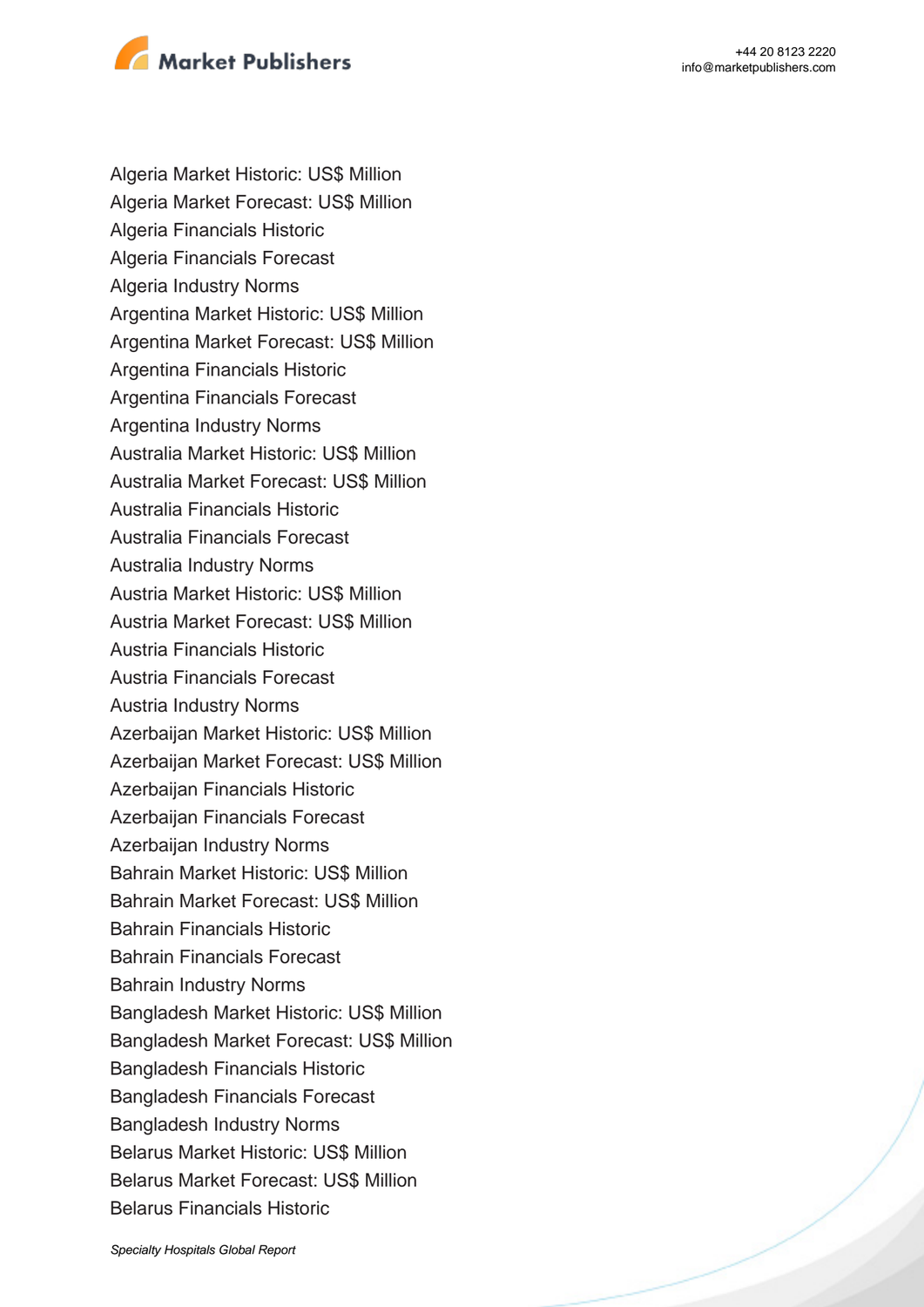

Belarus Financials Forecast Belarus Industry Norms Belgium Market Historic: US\$ Million Belgium Market Forecast: US\$ Million Belgium Financials Historic Belgium Financials Forecast Belgium Industry Norms Bolivia Market Historic: US\$ Million Bolivia Market Forecast: US\$ Million Bolivia Financials Historic Bolivia Financials Forecast Bolivia Industry Norms Bosnia and Herzegovina Market Historic: US\$ Million Bosnia and Herzegovina Market Forecast: US\$ Million Bosnia and Herzegovina Financials Historic Bosnia and Herzegovina Financials Forecast Bosnia and Herzegovina Industry Norms Botswana Market Historic: US\$ Million Botswana Market Forecast: US\$ Million Botswana Financials Historic Botswana Financials Forecast Botswana Industry Norms Brazil Market Historic: US\$ Million Brazil Market Forecast: US\$ Million Brazil Financials Historic Brazil Financials Forecast Brazil Industry Norms Bulgaria Market Historic: US\$ Million Bulgaria Market Forecast: US\$ Million Bulgaria Financials Historic Bulgaria Financials Forecast Bulgaria Industry Norms Cambodia Market Historic: US\$ Million Cambodia Market Forecast: US\$ Million Cambodia Financials Historic Cambodia Financials Forecast Cambodia Industry Norms Canada Market Historic: US\$ Million Canada Market Forecast: US\$ Million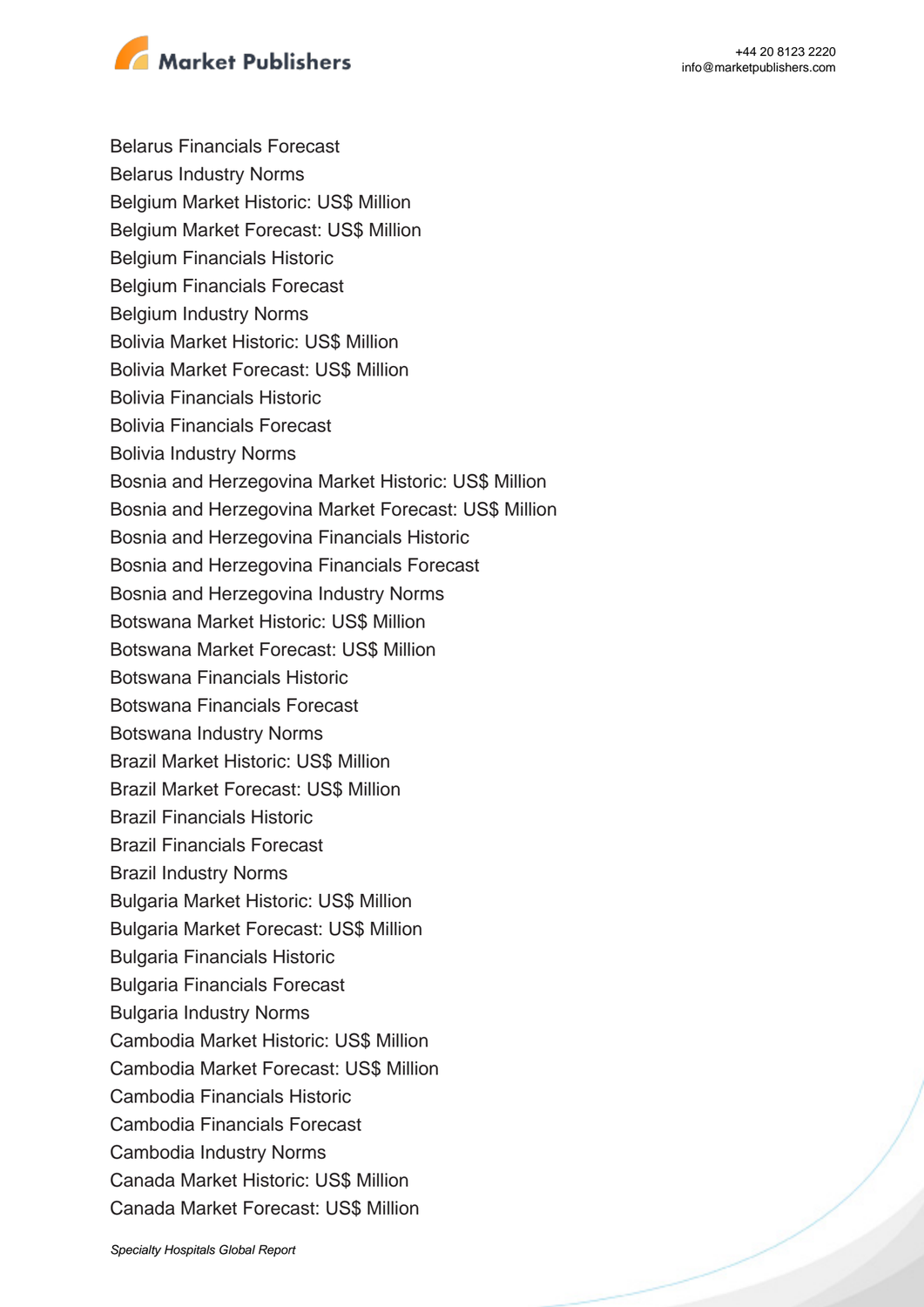

Canada Financials Historic Canada Financials Forecast Canada Industry Norms Chile Market Historic: US\$ Million Chile Market Forecast: US\$ Million Chile Financials Historic Chile Financials Forecast Chile Industry Norms China Market Historic: US\$ Million China Market Forecast: US\$ Million China Financials Historic China Financials Forecast China Industry Norms Colombia Market Historic: US\$ Million Colombia Market Forecast: US\$ Million Colombia Financials Historic Colombia Financials Forecast Colombia Industry Norms Costa Rica Market Historic: US\$ Million Costa Rica Market Forecast: US\$ Million Costa Rica Financials Historic Costa Rica Financials Forecast Costa Rica Industry Norms Croatia Market Historic: US\$ Million Croatia Market Forecast: US\$ Million Croatia Financials Historic Croatia Financials Forecast Croatia Industry Norms Cuba Market Historic: US\$ Million Cuba Market Forecast: US\$ Million Cuba Financials Historic Cuba Financials Forecast Cuba Industry Norms Cyprus Market Historic: US\$ Million Cyprus Market Forecast: US\$ Million Cyprus Financials Historic Cyprus Financials Forecast Cyprus Industry Norms Czech Republic Market Historic: US\$ Million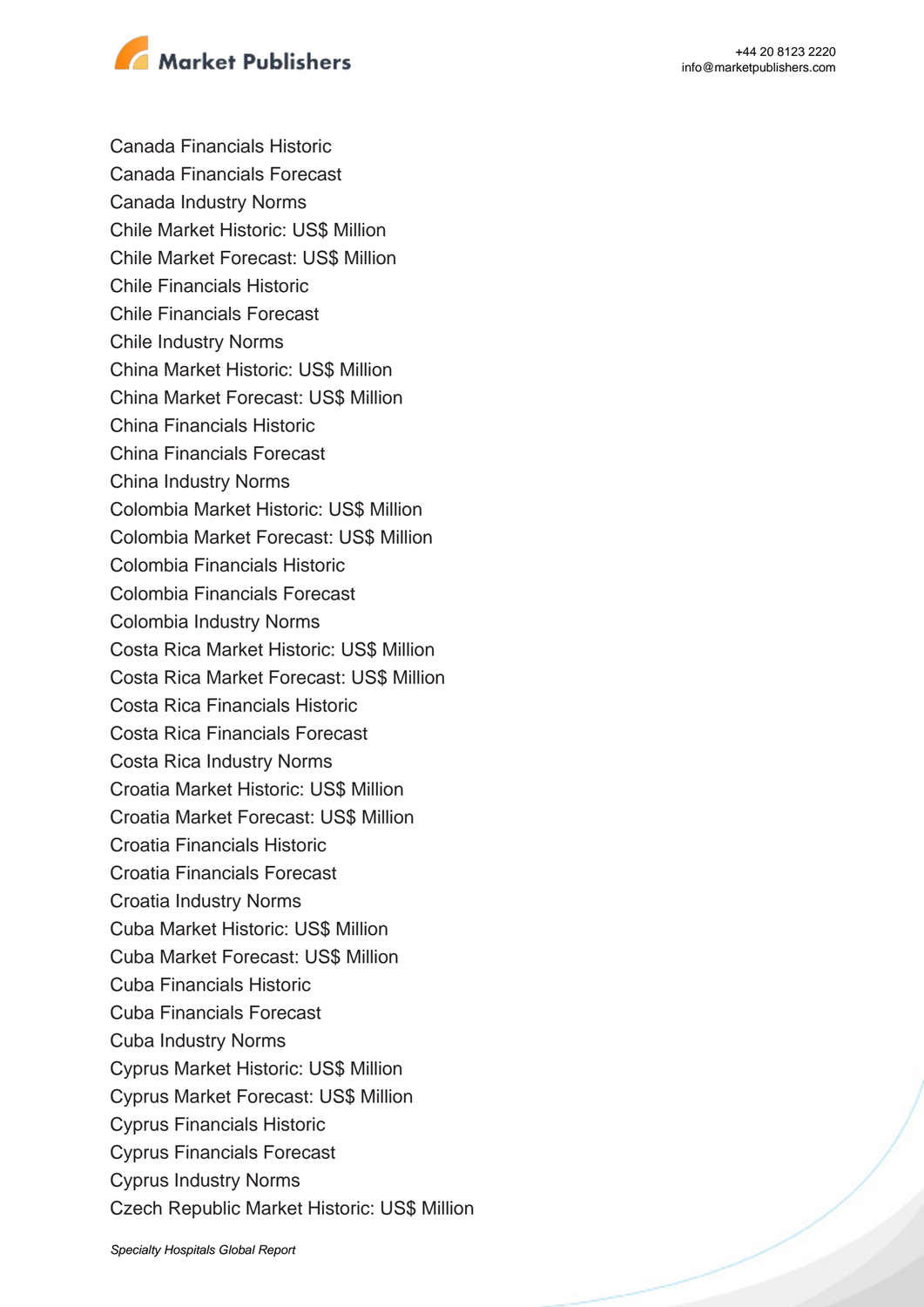

Czech Republic Market Forecast: US\$ Million Czech Republic Financials Historic Czech Republic Financials Forecast Czech Republic Industry Norms Denmark Market Historic: US\$ Million Denmark Market Forecast: US\$ Million Denmark Financials Historic Denmark Financials Forecast Denmark Industry Norms Ecuador Market Historic: US\$ Million Ecuador Market Forecast: US\$ Million Ecuador Financials Historic Ecuador Financials Forecast Ecuador Industry Norms Egypt Market Historic: US\$ Million Egypt Market Forecast: US\$ Million Egypt Financials Historic Egypt Financials Forecast Egypt Industry Norms El Salvador Market Historic: US\$ Million El Salvador Market Forecast: US\$ Million El Salvador Financials Historic El Salvador Financials Forecast El Salvador Industry Norms Estonia Market Historic: US\$ Million Estonia Market Forecast: US\$ Million Estonia Financials Historic Estonia Financials Forecast Estonia Industry Norms Finland Market Historic: US\$ Million Finland Market Forecast: US\$ Million Finland Financials Historic Finland Financials Forecast Finland Industry Norms France Market Historic: US\$ Million France Market Forecast: US\$ Million France Financials Historic France Financials Forecast France Industry Norms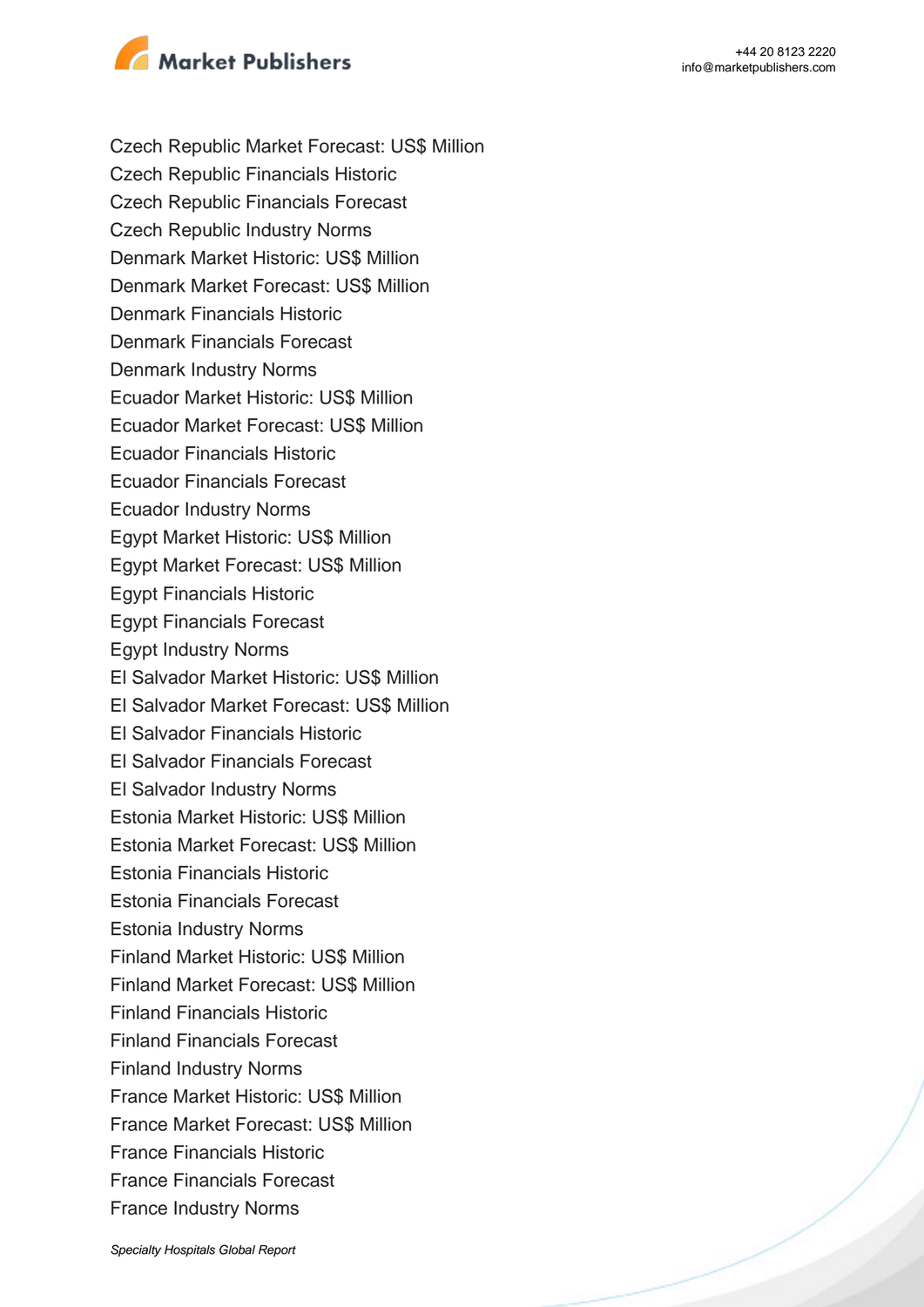

French Guiana Market Historic: US\$ Million French Guiana Market Forecast: US\$ Million French Guiana Financials Historic French Guiana Financials Forecast French Guiana Industry Norms Georgia Market Historic: US\$ Million Georgia Market Forecast: US\$ Million Georgia Financials Historic Georgia Financials Forecast Georgia Industry Norms Germany Market Historic: US\$ Million Germany Market Forecast: US\$ Million Germany Financials Historic Germany Financials Forecast Germany Industry Norms Ghana Market Historic: US\$ Million Ghana Market Forecast: US\$ Million Ghana Financials Historic Ghana Financials Forecast Ghana Industry Norms Greece Market Historic: US\$ Million Greece Market Forecast: US\$ Million Greece Financials Historic Greece Financials Forecast Greece Industry Norms Guyana Market Historic: US\$ Million Guyana Market Forecast: US\$ Million Guyana Financials Historic Guyana Financials Forecast Guyana Industry Norms Honduras Market Historic: US\$ Million Honduras Market Forecast: US\$ Million Honduras Financials Historic Honduras Financials Forecast Honduras Industry Norms Hong Kong Market Historic: US\$ Million Hong Kong Market Forecast: US\$ Million Hong Kong Financials Historic Hong Kong Financials Forecast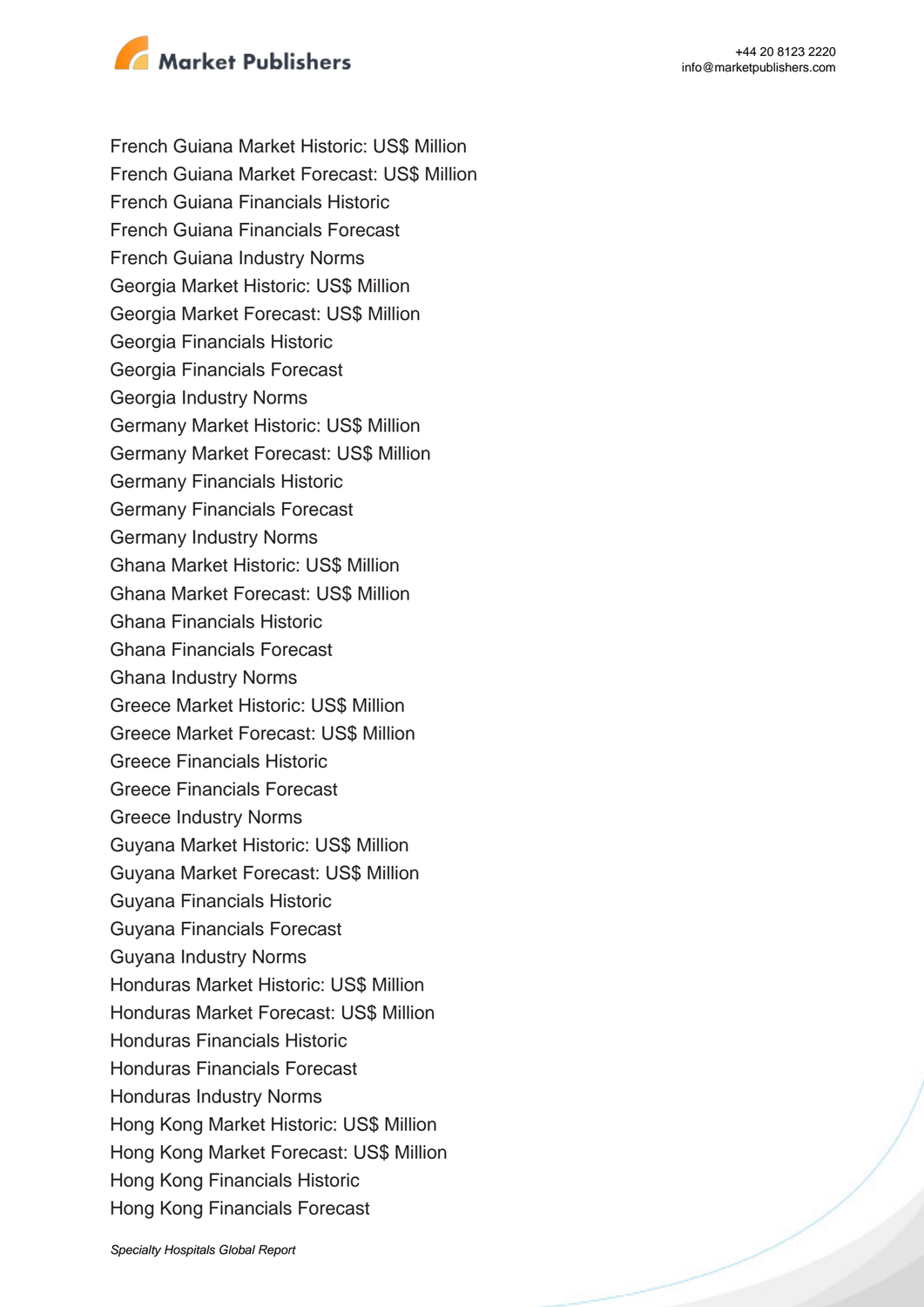

Hong Kong Industry Norms Hungary Market Historic: US\$ Million Hungary Market Forecast: US\$ Million Hungary Financials Historic Hungary Financials Forecast Hungary Industry Norms Iceland Market Historic: US\$ Million Iceland Market Forecast: US\$ Million Iceland Financials Historic Iceland Financials Forecast Iceland Industry Norms India Market Historic: US\$ Million India Market Forecast: US\$ Million India Financials Historic India Financials Forecast India Industry Norms Indonesia Market Historic: US\$ Million Indonesia Market Forecast: US\$ Million Indonesia Financials Historic Indonesia Financials Forecast Indonesia Industry Norms Iran Market Historic: US\$ Million Iran Market Forecast: US\$ Million Iran Financials Historic Iran Financials Forecast Iran Industry Norms Ireland Market Historic: US\$ Million Ireland Market Forecast: US\$ Million Ireland Financials Historic Ireland Financials Forecast Ireland Industry Norms Israel Market Historic: US\$ Million Israel Market Forecast: US\$ Million Israel Financials Historic Israel Financials Forecast Israel Industry Norms Italy Market Historic: US\$ Million Italy Market Forecast: US\$ Million Italy Financials Historic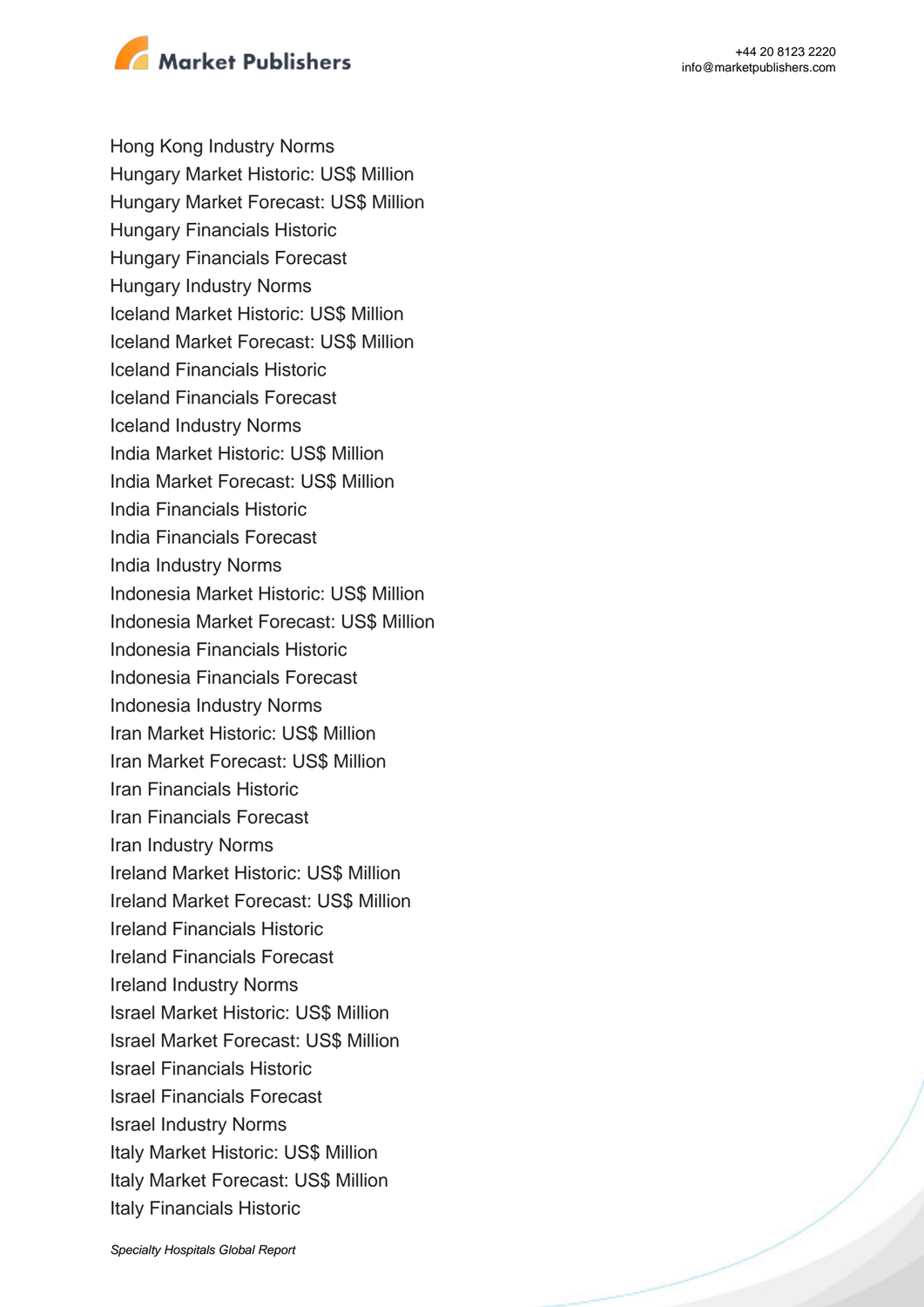

Italy Financials Forecast Italy Industry Norms Jamaica Market Historic: US\$ Million Jamaica Market Forecast: US\$ Million Jamaica Financials Historic Jamaica Financials Forecast Jamaica Industry Norms Japan Market Historic: US\$ Million Japan Market Forecast: US\$ Million Japan Financials Historic Japan Financials Forecast Japan Industry Norms Kazakhstan Market Historic: US\$ Million Kazakhstan Market Forecast: US\$ Million Kazakhstan Financials Historic Kazakhstan Financials Forecast Kazakhstan Industry Norms Kenya Market Historic: US\$ Million Kenya Market Forecast: US\$ Million Kenya Financials Historic Kenya Financials Forecast Kenya Industry Norms Kuwait Market Historic: US\$ Million Kuwait Market Forecast: US\$ Million Kuwait Financials Historic Kuwait Financials Forecast Kuwait Industry Norms Kyrgyzstan Market Historic: US\$ Million Kyrgyzstan Market Forecast: US\$ Million Kyrgyzstan Financials Historic Kyrgyzstan Financials Forecast Kyrgyzstan Industry Norms Laos Market Historic: US\$ Million Laos Market Forecast: US\$ Million Laos Financials Historic Laos Financials Forecast Laos Industry Norms Latvia Market Historic: US\$ Million Latvia Market Forecast: US\$ Million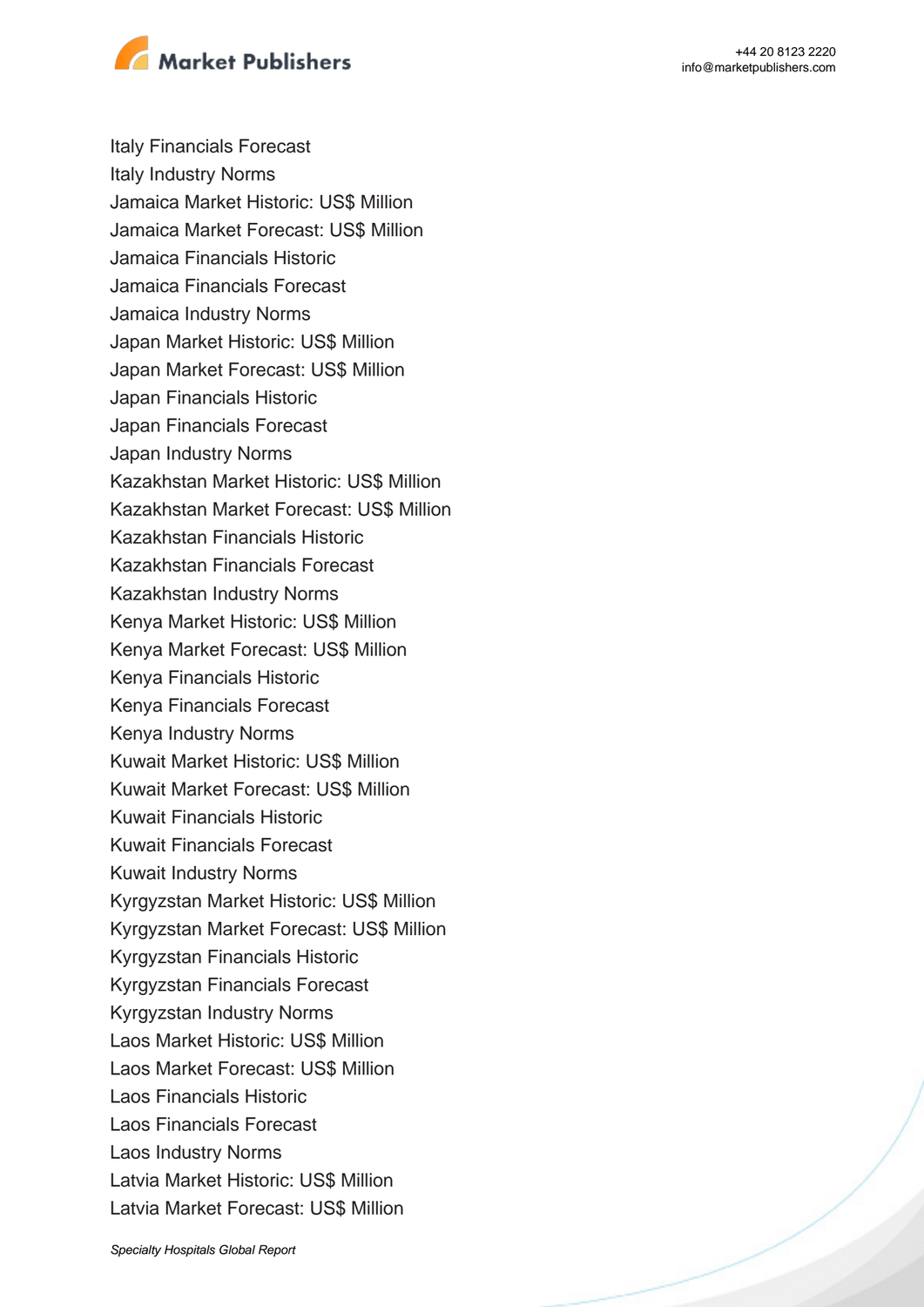



Latvia Financials Historic Latvia Financials Forecast Latvia Industry Norms Lebanon Market Historic: US\$ Million Lebanon Market Forecast: US\$ Million Lebanon Financials Historic Lebanon Financials Forecast Lebanon Industry Norms Lithuania Market Historic: US\$ Million Lithuania Market Forecast: US\$ Million Lithuania Financials Historic Lithuania Financials Forecast Lithuania Industry Norms Luxembourg Market Historic: US\$ Million Luxembourg Market Forecast: US\$ Million Luxembourg Financials Historic Luxembourg Financials Forecast Luxembourg Industry Norms Malawi Market Historic: US\$ Million Malawi Market Forecast: US\$ Million Malawi Financials Historic Malawi Financials Forecast Malawi Industry Norms Malaysia Market Historic: US\$ Million Malaysia Market Forecast: US\$ Million Malaysia Financials Historic Malaysia Financials Forecast Malaysia Industry Norms Mexico Market Historic: US\$ Million Mexico Market Forecast: US\$ Million Mexico Financials Historic Mexico Financials Forecast Mexico Industry Norms Morocco Market Historic: US\$ Million Morocco Market Forecast: US\$ Million Morocco Financials Historic Morocco Financials Forecast Morocco Industry Norms Netherlands Market Historic: US\$ Million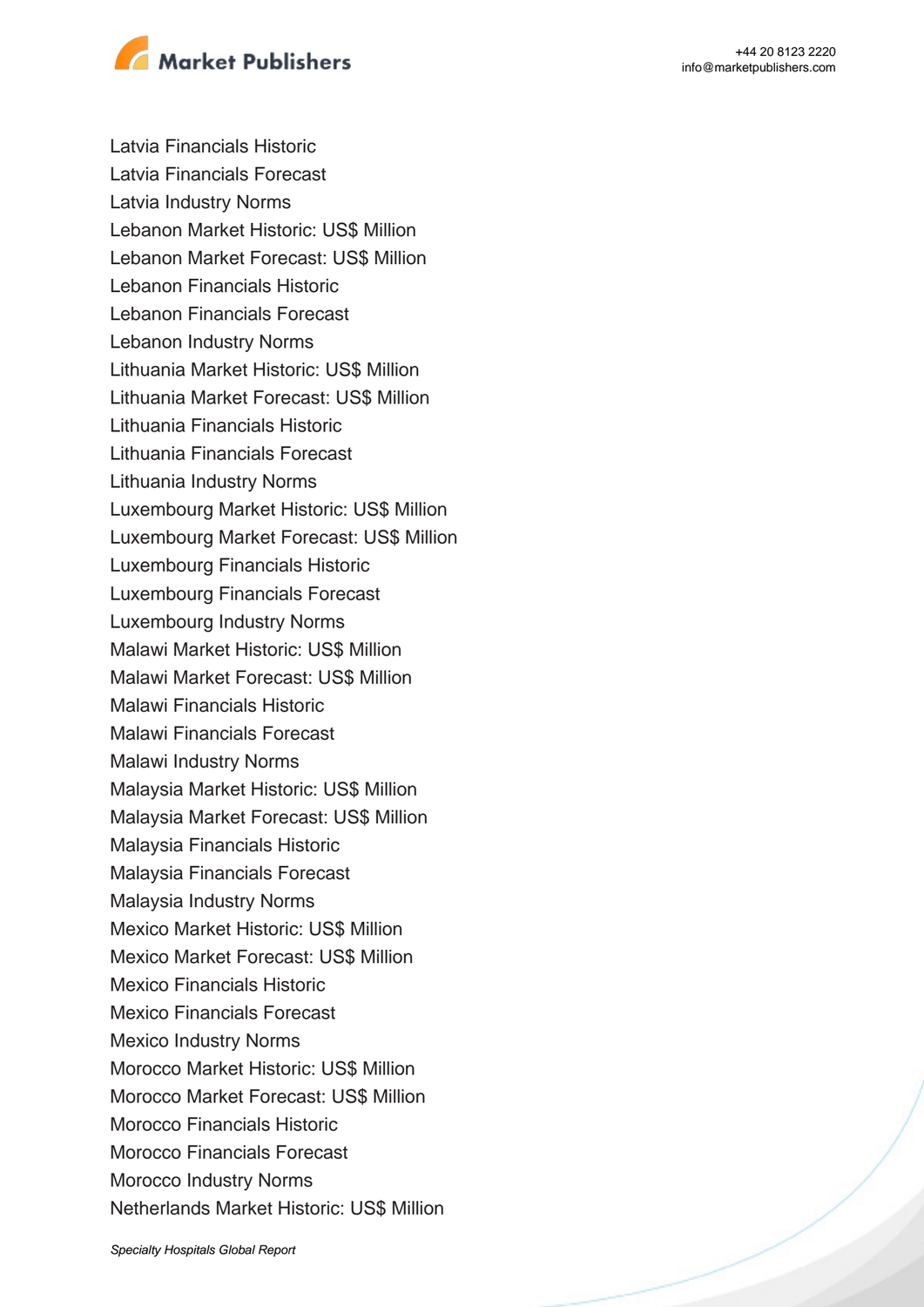

Netherlands Market Forecast: US\$ Million Netherlands Financials Historic Netherlands Financials Forecast Netherlands Industry Norms New Zealand Market Historic: US\$ Million New Zealand Market Forecast: US\$ Million New Zealand Financials Historic New Zealand Financials Forecast New Zealand Industry Norms Nicaragua Market Historic: US\$ Million Nicaragua Market Forecast: US\$ Million Nicaragua Financials Historic Nicaragua Financials Forecast Nicaragua Industry Norms Nigeria Market Historic: US\$ Million Nigeria Market Forecast: US\$ Million Nigeria Financials Historic Nigeria Financials Forecast Nigeria Industry Norms Norway Market Historic: US\$ Million Norway Market Forecast: US\$ Million Norway Financials Historic Norway Financials Forecast Norway Industry Norms Pakistan Market Historic: US\$ Million Pakistan Market Forecast: US\$ Million Pakistan Financials Historic Pakistan Financials Forecast Pakistan Industry Norms Panama Market Historic: US\$ Million Panama Market Forecast: US\$ Million Panama Financials Historic Panama Financials Forecast Panama Industry Norms Paraguay Market Historic: US\$ Million Paraguay Market Forecast: US\$ Million Paraguay Financials Historic Paraguay Financials Forecast Paraguay Industry Norms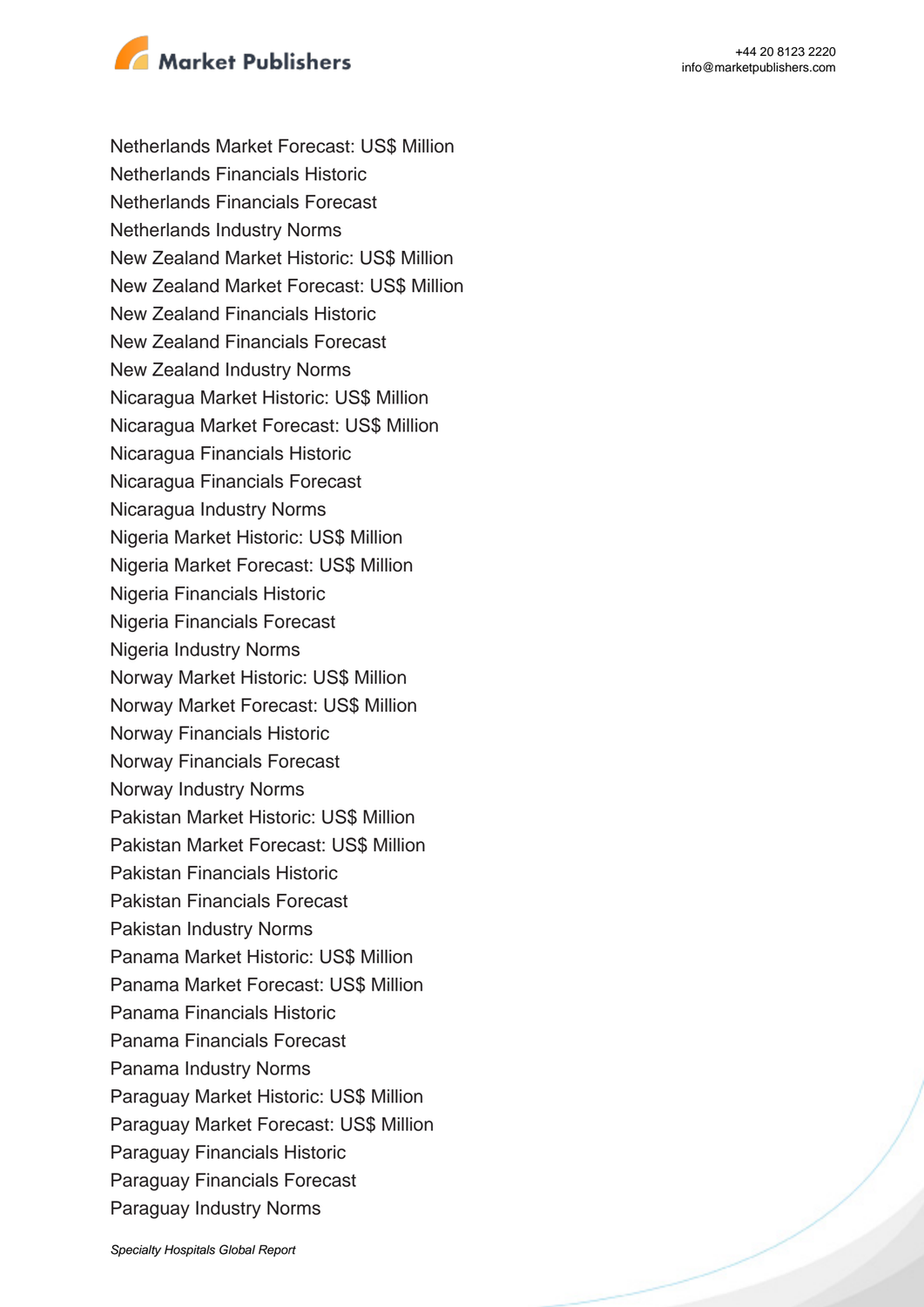

Peru Market Historic: US\$ Million Peru Market Forecast: US\$ Million Peru Financials Historic Peru Financials Forecast Peru Industry Norms Philippines Market Historic: US\$ Million Philippines Market Forecast: US\$ Million Philippines Financials Historic Philippines Financials Forecast Philippines Industry Norms Poland Market Historic: US\$ Million Poland Market Forecast: US\$ Million Poland Financials Historic Poland Financials Forecast Poland Industry Norms Portugal Market Historic: US\$ Million Portugal Market Forecast: US\$ Million Portugal Financials Historic Portugal Financials Forecast Portugal Industry Norms Romania Market Historic: US\$ Million Romania Market Forecast: US\$ Million Romania Financials Historic Romania Financials Forecast Romania Industry Norms Russia Market Historic: US\$ Million Russia Market Forecast: US\$ Million Russia Financials Historic Russia Financials Forecast Russia Industry Norms Saudi Arabia Market Historic: US\$ Million Saudi Arabia Market Forecast: US\$ Million Saudi Arabia Financials Historic Saudi Arabia Financials Forecast Saudi Arabia Industry Norms Serbia and Montenegro Market Historic: US\$ Million Serbia and Montenegro Market Forecast: US\$ Million Serbia and Montenegro Financials Historic Serbia and Montenegro Financials Forecast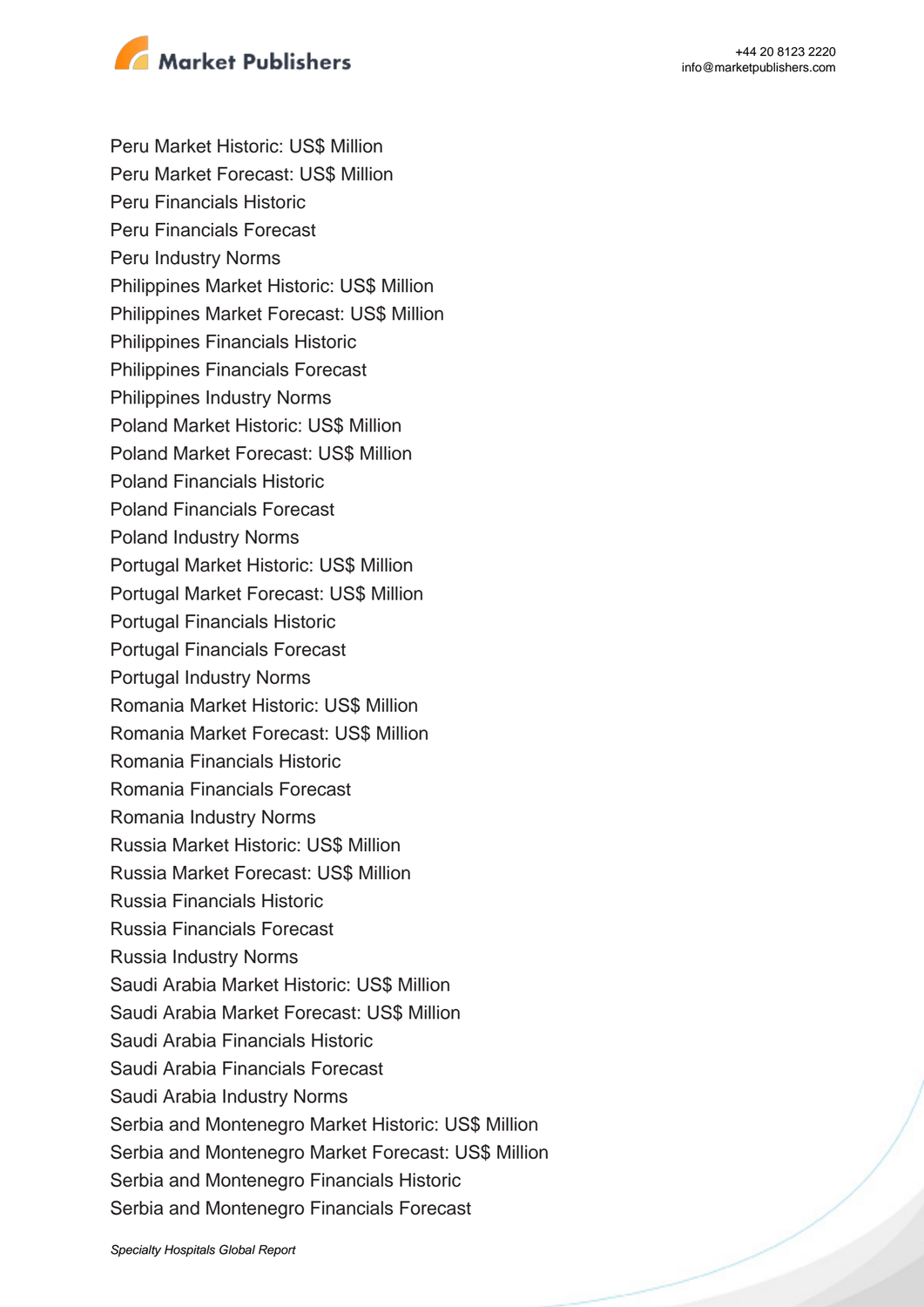

Serbia and Montenegro Industry Norms Singapore Market Historic: US\$ Million Singapore Market Forecast: US\$ Million Singapore Financials Historic Singapore Financials Forecast Singapore Industry Norms Slovakia Market Historic: US\$ Million Slovakia Market Forecast: US\$ Million Slovakia Financials Historic Slovakia Financials Forecast Slovakia Industry Norms Slovenia Market Historic: US\$ Million Slovenia Market Forecast: US\$ Million Slovenia Financials Historic Slovenia Financials Forecast Slovenia Industry Norms South Africa Market Historic: US\$ Million South Africa Market Forecast: US\$ Million South Africa Financials Historic South Africa Financials Forecast South Africa Industry Norms South Korea Market Historic: US\$ Million South Korea Market Forecast: US\$ Million South Korea Financials Historic South Korea Financials Forecast South Korea Industry Norms Spain Market Historic: US\$ Million Spain Market Forecast: US\$ Million Spain Financials Historic Spain Financials Forecast Spain Industry Norms Sri Lanka Market Historic: US\$ Million Sri Lanka Market Forecast: US\$ Million Sri Lanka Financials Historic Sri Lanka Financials Forecast Sri Lanka Industry Norms Suriname Market Historic: US\$ Million Suriname Market Forecast: US\$ Million Suriname Financials Historic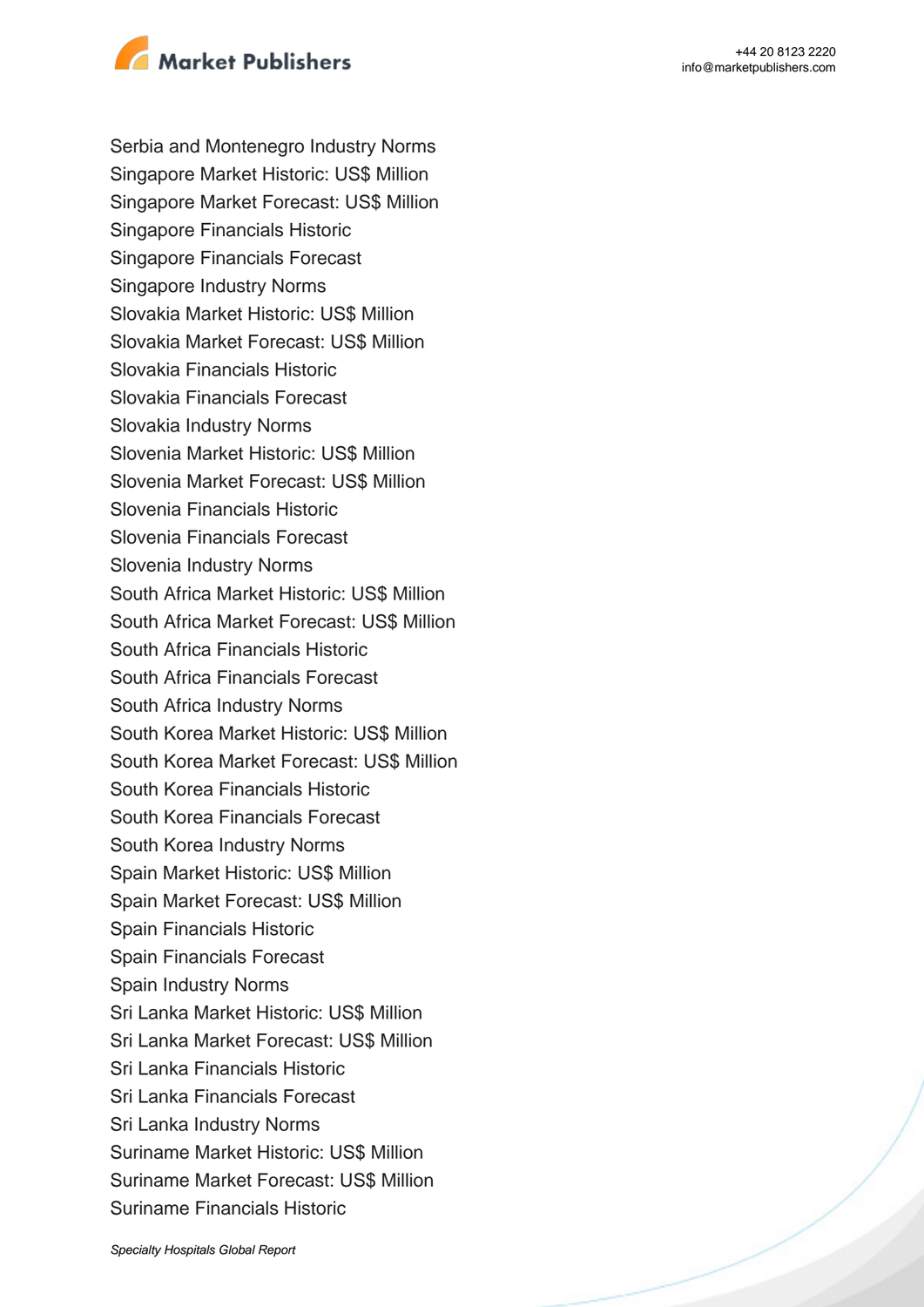



Suriname Financials Forecast Suriname Industry Norms Sweden Market Historic: US\$ Million Sweden Market Forecast: US\$ Million Sweden Financials Historic Sweden Financials Forecast Sweden Industry Norms Switzerland Market Historic: US\$ Million Switzerland Market Forecast: US\$ Million Switzerland Financials Historic Switzerland Financials Forecast Switzerland Industry Norms Taiwan Market Historic: US\$ Million Taiwan Market Forecast: US\$ Million Taiwan Financials Historic Taiwan Financials Forecast Taiwan Industry Norms Tanzania Market Historic: US\$ Million Tanzania Market Forecast: US\$ Million Tanzania Financials Historic Tanzania Financials Forecast Tanzania Industry Norms Thailand Market Historic: US\$ Million Thailand Market Forecast: US\$ Million Thailand Financials Historic Thailand Financials Forecast Thailand Industry Norms Tunisia Market Historic: US\$ Million Tunisia Market Forecast: US\$ Million Tunisia Financials Historic Tunisia Financials Forecast Tunisia Industry Norms Turkey Market Historic: US\$ Million Turkey Market Forecast: US\$ Million Turkey Financials Historic Turkey Financials Forecast Turkey Industry Norms Uganda Market Historic: US\$ Million Uganda Market Forecast: US\$ Million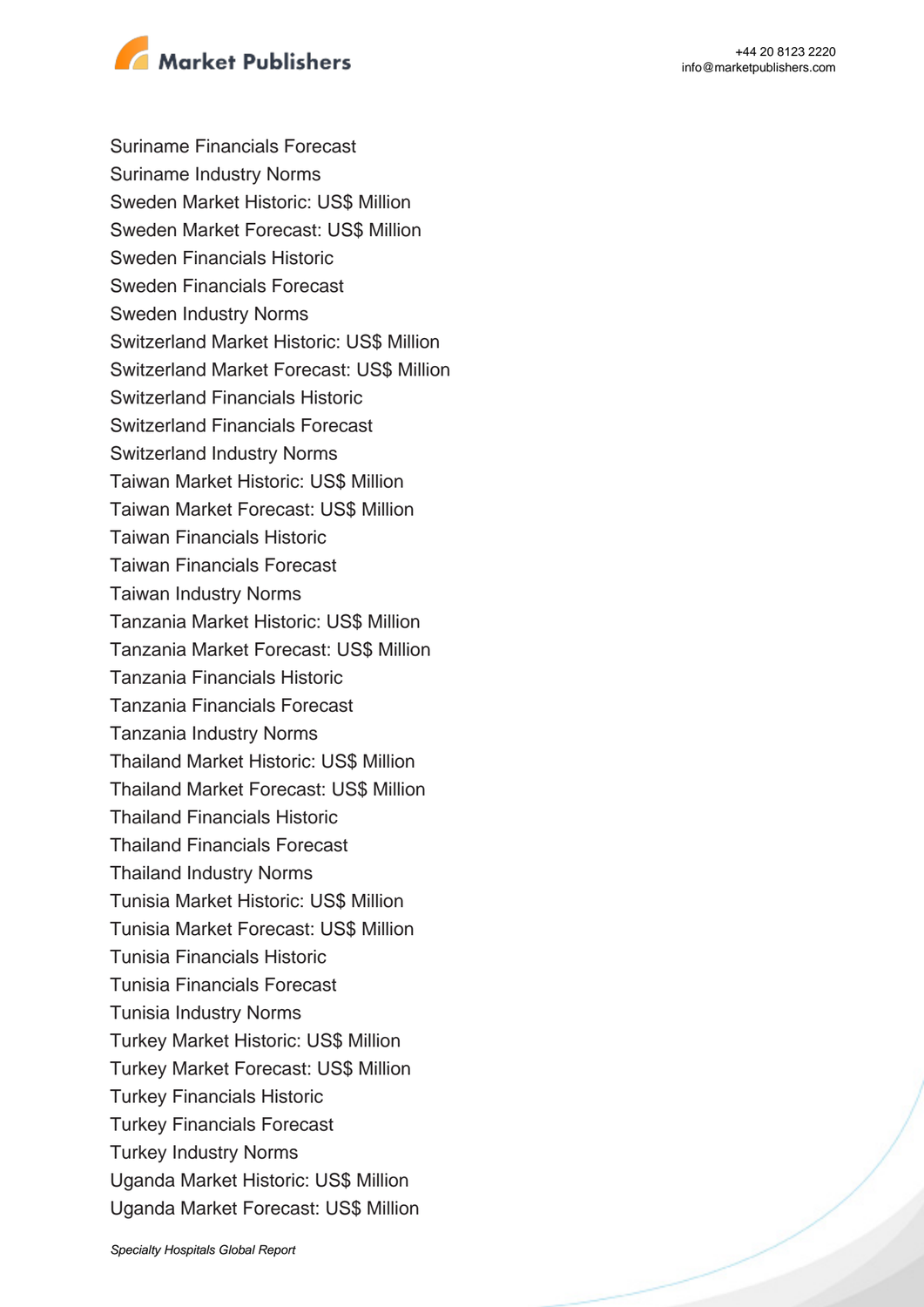

Uganda Financials Historic Uganda Financials Forecast Uganda Industry Norms Ukraine Market Historic: US\$ Million Ukraine Market Forecast: US\$ Million Ukraine Financials Historic Ukraine Financials Forecast Ukraine Industry Norms United Arab Emirates Market Historic: US\$ Million United Arab Emirates Market Forecast: US\$ Million United Arab Emirates Financials Historic United Arab Emirates Financials Forecast United Arab Emirates Industry Norms United Kingdom Market Historic: US\$ Million United Kingdom Market Forecast: US\$ Million United Kingdom Financials Historic United Kingdom Financials Forecast United Kingdom Industry Norms United States Market Historic: US\$ Million United States Market Forecast: US\$ Million United States Financials Historic United States Financials Forecast United States Industry Norms Uruguay Market Historic: US\$ Million Uruguay Market Forecast: US\$ Million Uruguay Financials Historic Uruguay Financials Forecast Uruguay Industry Norms Uzbekistan Market Historic: US\$ Million Uzbekistan Market Forecast: US\$ Million Uzbekistan Financials Historic Uzbekistan Financials Forecast Uzbekistan Industry Norms Venezuela Market Historic: US\$ Million Venezuela Market Forecast: US\$ Million Venezuela Financials Historic Venezuela Financials Forecast Venezuela Industry Norms Vietnam Market Historic: US\$ Million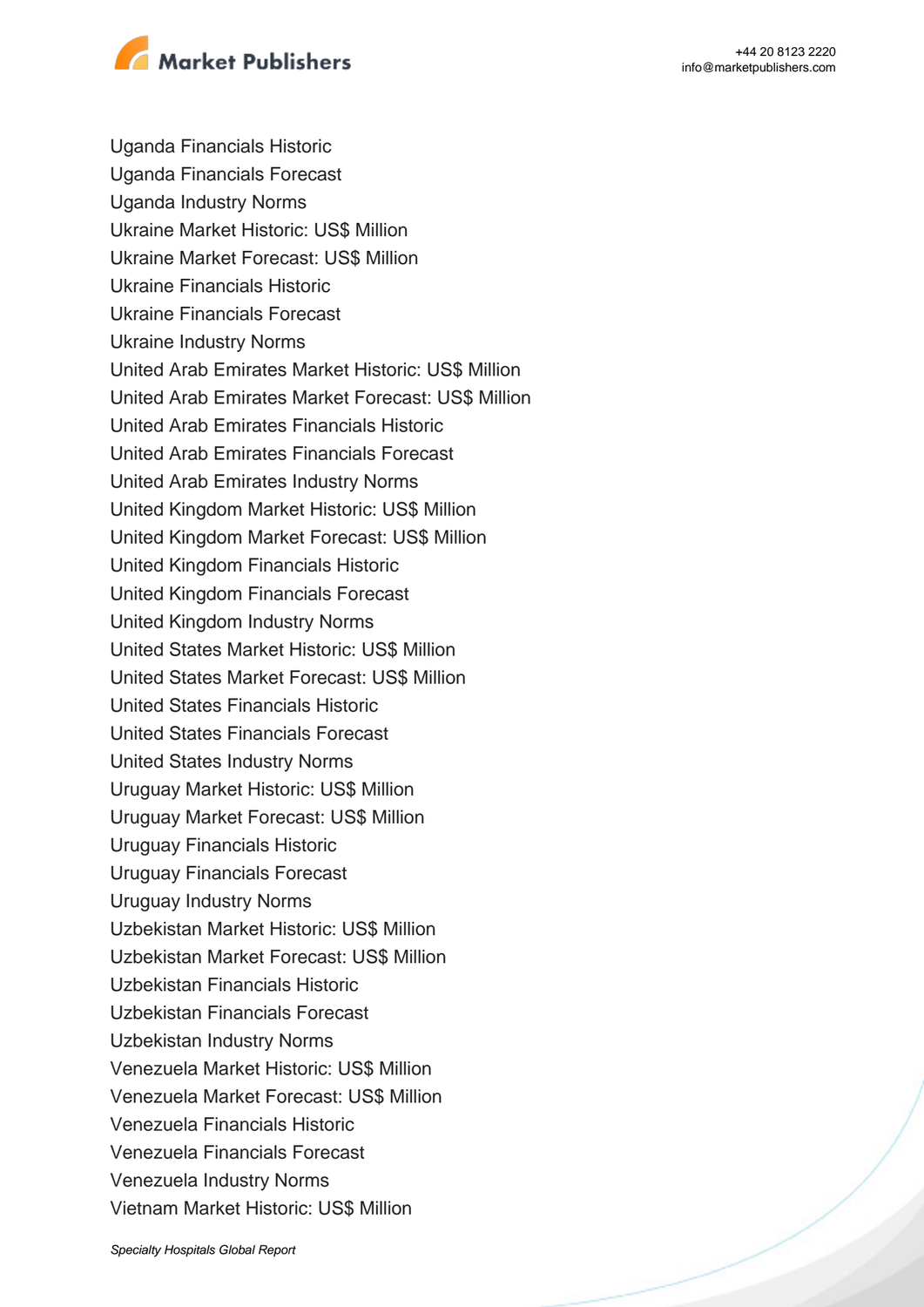



Vietnam Market Forecast: US\$ Million Vietnam Financials Historic Vietnam Financials Forecast Vietnam Industry Norms Zambia Market Historic: US\$ Million Zambia Market Forecast: US\$ Million Zambia Financials Historic Zambia Financials Forecast Zambia Industry Norms

Market Notes & Definitions Financial Notes & Definitions Industry Norms Definitions

To upgrade to the full Database Edition you can use the coupon to order the upgrade edition you need at a reduced cost.

Methodology Database Editions Editions available Markets & Products Products covered Geographic Coverage Financial data General Contents Database Edition Market Research Contents Databases & Structures Spreadsheets **Chapters Countries Deliverables Toolkits** Proprietary Software package compatibility Resource Web The Entry Level product

Real Time Support

Research & Survey Methodology Analysis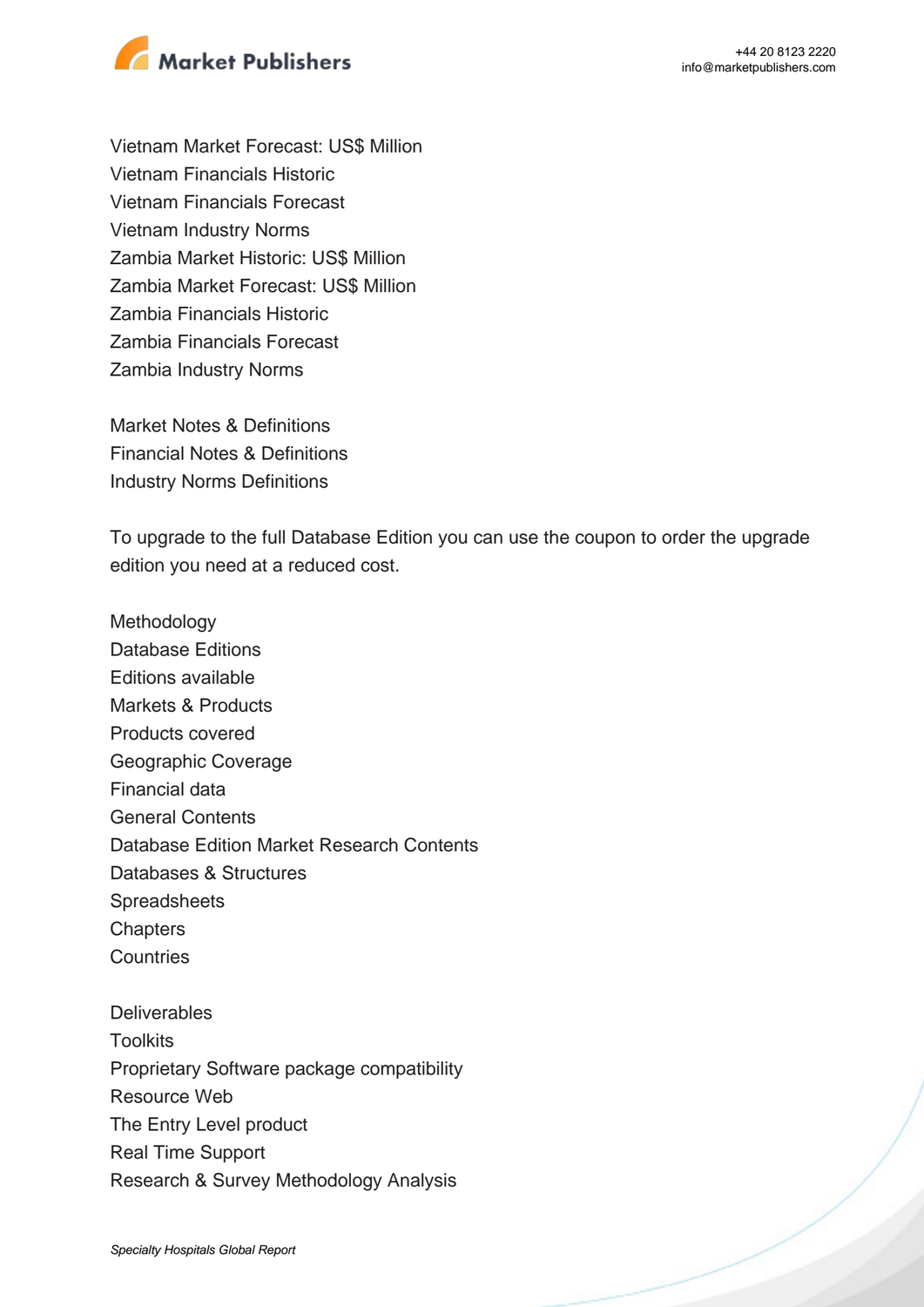

- Appendix 1: Regional Report country coverage
- Appendix 2: About the After-Sales Service
- How to order After-Sales Services

Modular Research

- 1. Market Research
- 2. Distribution Channels & End Users Data
- 3. Survey Data
- 4. Corporate Data
- 5. Additional Data

Database Products supported by the After-Sales Service

About DataGroup